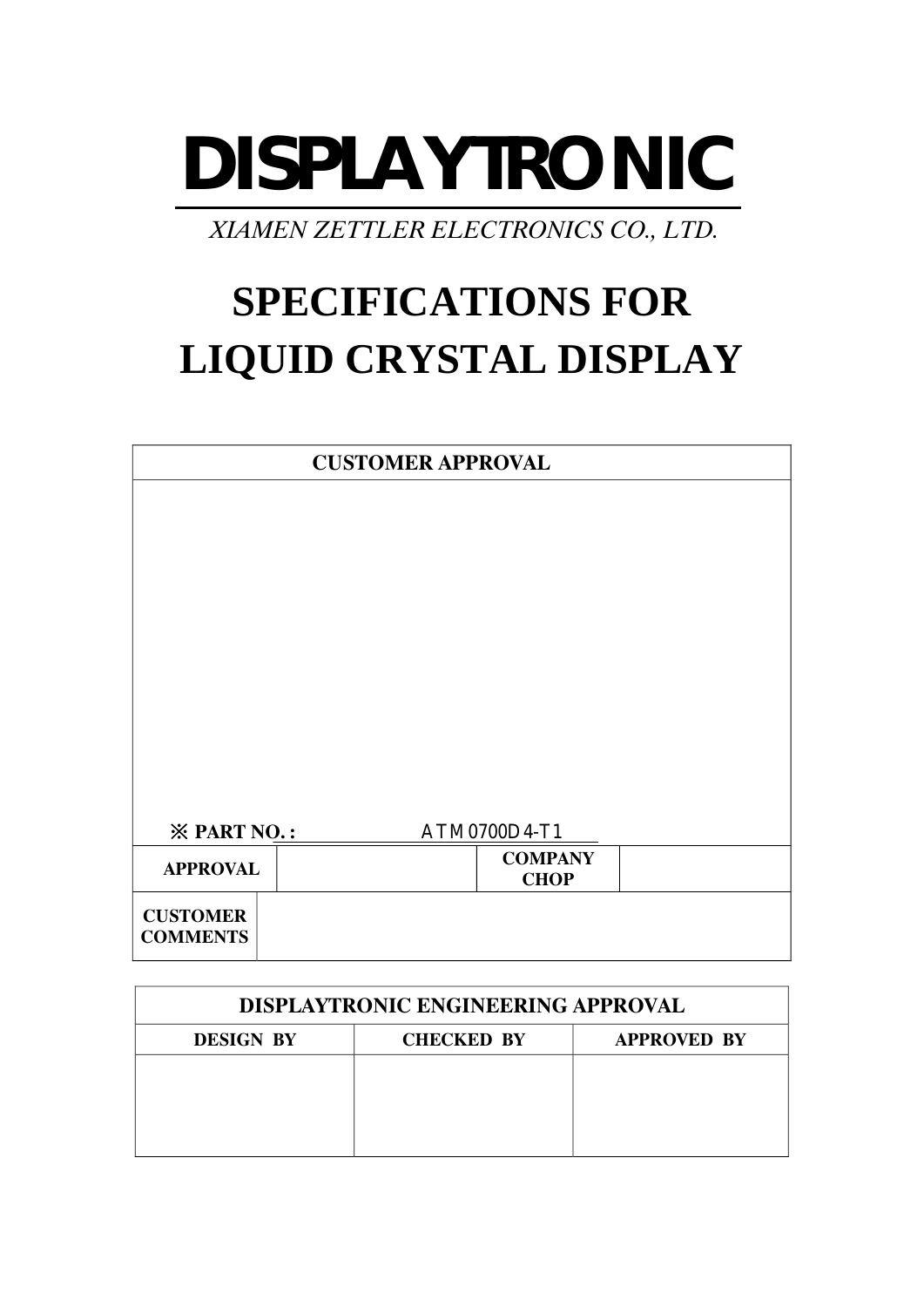## Record of Revision

| Version       | <b>Revise Date</b> | Page | Content                           |
|---------------|--------------------|------|-----------------------------------|
| $\verb V1.0 $ | 2010-03-23         |      | First issued                      |
| V1.1          | 2010-04-07         | 25   | <b>Correct Touch Pand Drawing</b> |
|               |                    |      |                                   |
|               |                    |      |                                   |
|               |                    |      |                                   |
|               |                    |      |                                   |
|               |                    |      |                                   |
|               |                    |      |                                   |
|               |                    |      |                                   |
|               |                    |      |                                   |
|               |                    |      |                                   |
|               |                    |      |                                   |
|               |                    |      |                                   |
|               |                    |      |                                   |
|               |                    |      |                                   |
|               |                    |      |                                   |
|               |                    |      |                                   |
|               |                    |      |                                   |
|               |                    |      |                                   |
|               |                    |      |                                   |
|               |                    |      |                                   |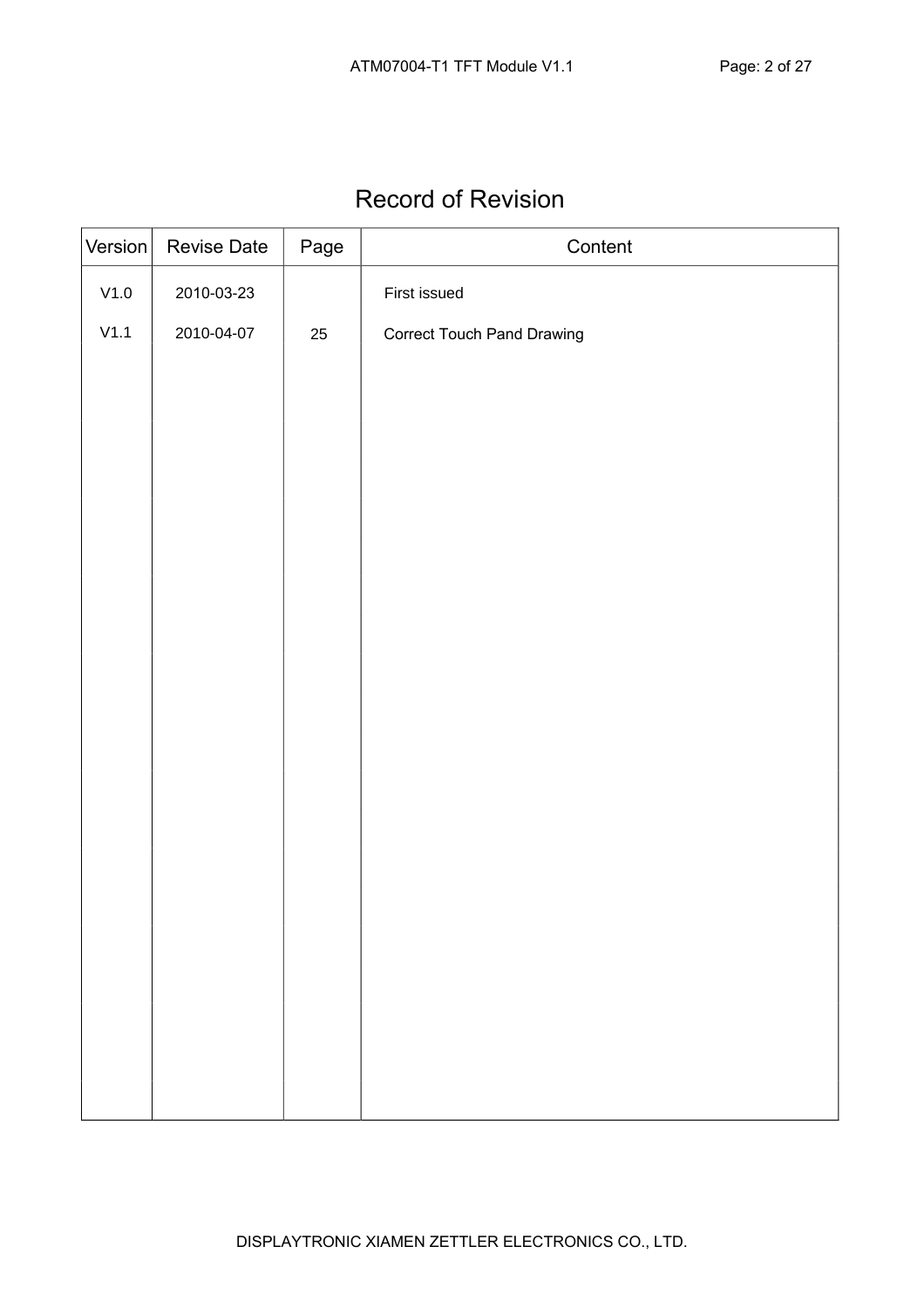#### **Contents**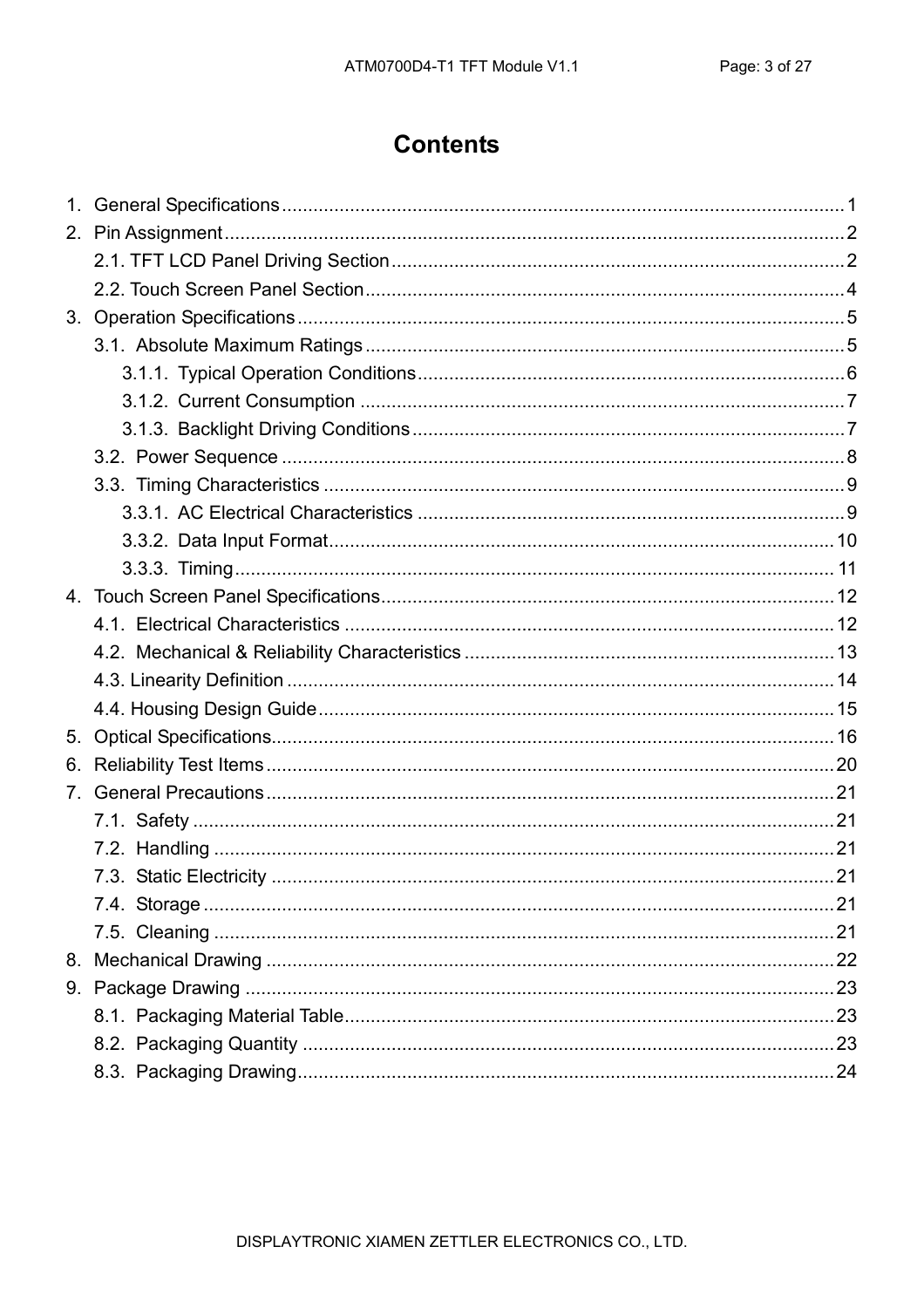# 1. General Specifications

| No.            | <b>Item</b>                 | <b>Specification</b>                          | <b>Remark</b> |
|----------------|-----------------------------|-----------------------------------------------|---------------|
| 1              | <b>LCD</b> size             | 7.0 inch(Diagonal)                            |               |
| 2              | Driver element              | a-Si TFT active matrix                        |               |
| 3              | Resolution                  | $800 \times 3(RGB) \times 480$                |               |
| 4              | Display mode                | Normally White, Transmissive                  |               |
| 5              | Dot pitch                   | $0.0642(W) \times 0.1790(H)$ mm               |               |
| 6              | Active area                 | 154.08(W) $\times$ 85.92(H) mm                |               |
| $\overline{7}$ | Module size                 | 164.9(W) $\times$ 100.0(H) $\times$ 6.7(D) mm | Note 1        |
| 8              | Surface treatment           | <b>Anti-Glare</b>                             |               |
| 9              | Color arrangement           | RGB-stripe                                    |               |
| 10             | Interface                   | <b>Digital</b>                                |               |
| 11             | Backlight power consumption | 1.674W (Typ.)                                 |               |
| 12             | Panel power consumption     | 0.226W (Typ.)                                 |               |
| 13             | Weight                      | <b>TBD</b>                                    |               |

Note 1: Refer to Mechanical Drawing.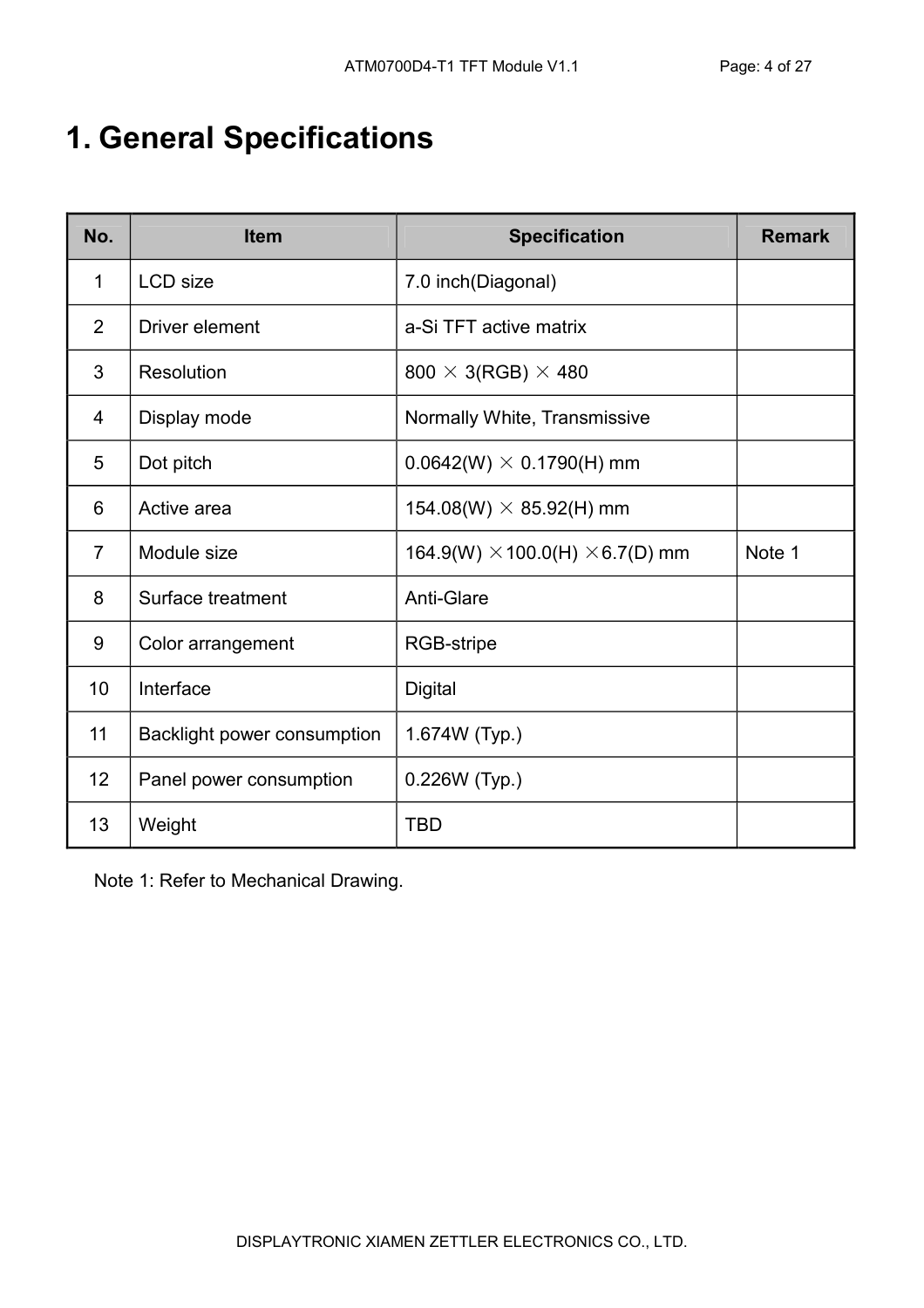# 2. Pin Assignment

## 2.1. TFT LCD Panel Driving Section

FPC Connector is used for the module electronics interface. The recommended model is FH12A-50S-0.5SH manufactured by Hirose.

| Pin No.        | Symbol           | I/O            | <b>Function</b>                   | <b>Remark</b> |
|----------------|------------------|----------------|-----------------------------------|---------------|
| 1              | $V_{LED+}$       | P              | Power for LED backlight (Anode)   |               |
| $\overline{2}$ | $V_{LED+}$       | P              | Power for LED backlight (Anode)   |               |
| 3              | $VLED-$          | P              | Power for LED backlight (Cathode) |               |
| 4              | $V_{LED}$        | P              | Power for LED backlight (Cathode) |               |
| 5              | <b>GND</b>       | P              | Power ground                      |               |
| 6              | V <sub>COM</sub> | $\mathsf{I}$   | Common voltage                    |               |
| $\overline{7}$ | $DV_{DD}$        | P              | <b>Power for Digital Circuit</b>  |               |
| 8              | <b>MODE</b>      | I              | DE/SYNC mode select               | Note 1        |
| 9              | <b>DE</b>        | I              | Data Input Enable                 |               |
| 10             | <b>VS</b>        | I              | Vertical Sync Input               |               |
| 11             | <b>HS</b>        | I              | Horizontal Sync Input             |               |
| 12             | <b>B7</b>        | I              | Blue data(MSB)                    |               |
| 13             | B <sub>6</sub>   | I              | Blue data                         |               |
| 14             | <b>B5</b>        | I              | Blue data                         |               |
| 15             | <b>B4</b>        | $\mathsf{I}$   | Blue data                         |               |
| 16             | B <sub>3</sub>   | I              | Blue data                         |               |
| 17             | <b>B2</b>        | I              | Blue data                         |               |
| 18             | <b>B1</b>        | $\mathsf{I}$   | Blue data                         | Note 2        |
| 19             | B <sub>0</sub>   | $\overline{1}$ | Blue data(LSB)                    | Note 2        |
| 20             | G7               | I              | Green data(MSB)                   |               |
| 21             | G <sub>6</sub>   | I              | Green data                        |               |
| 22             | G <sub>5</sub>   | I              | Green data                        |               |
| 23             | G4               | I              | Green data                        |               |
| 24             | G <sub>3</sub>   | I              | Green data                        |               |
| 25             | G <sub>2</sub>   | I              | Green data                        |               |
| 26             | G <sub>1</sub>   | I              | Green data                        | Note 2        |
| 27             | G <sub>0</sub>   | I              | Green data(LSB)                   | Note 2        |
| 28             | R7               | I              | Red data(MSB)                     |               |
| 29             | R <sub>6</sub>   | I              | Red data                          |               |

DISPLAYTRONIC XIAMEN ZETTLER ELECTRONICS CO., LTD.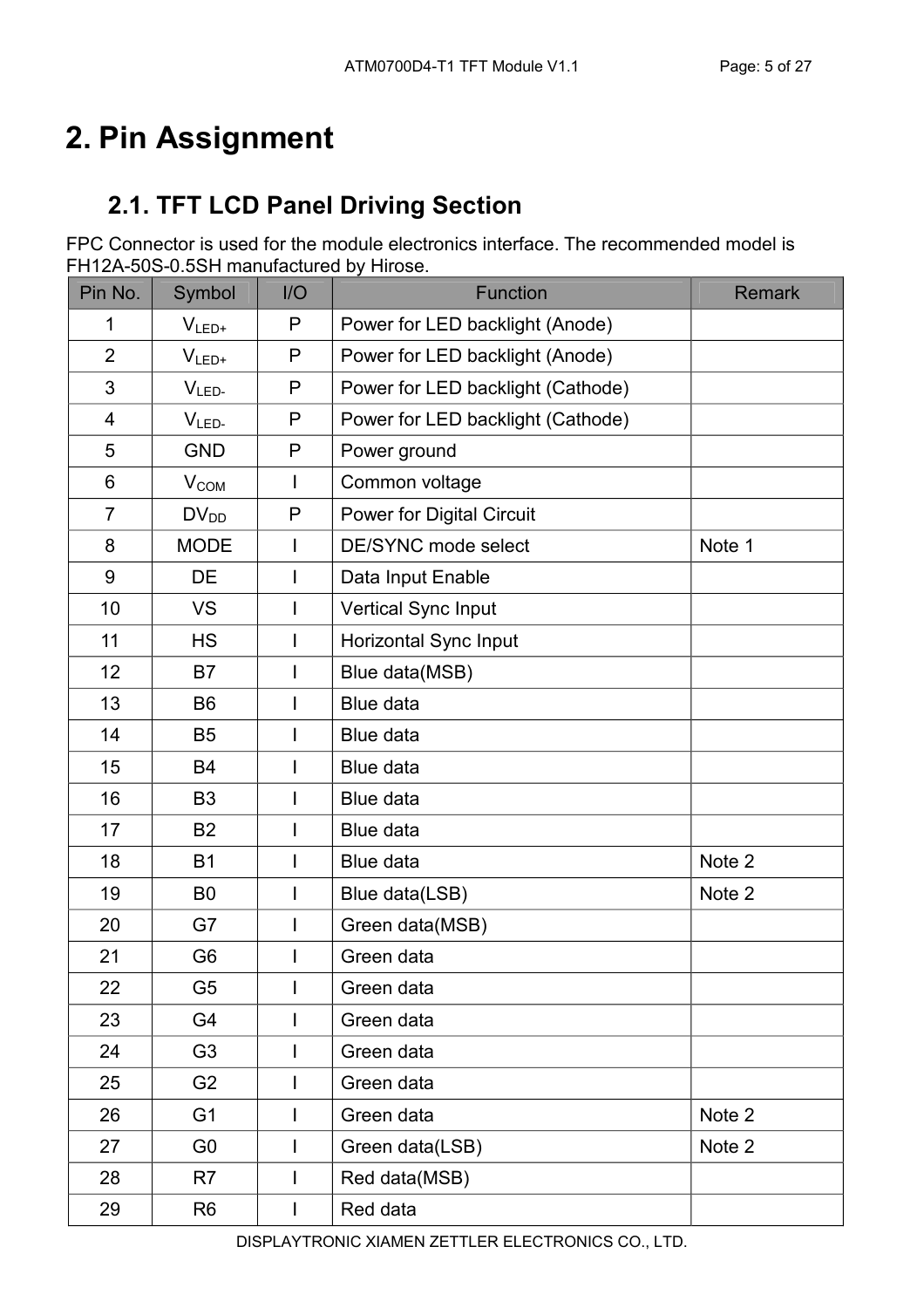| 30 | R <sub>5</sub>   |                          | Red data                        |            |
|----|------------------|--------------------------|---------------------------------|------------|
| 31 | R <sub>4</sub>   | I                        | Red data                        |            |
| 32 | R <sub>3</sub>   |                          | Red data                        |            |
| 33 | R <sub>2</sub>   | $\mathsf{I}$             | Red data                        |            |
| 34 | R1               | $\mathsf{I}$             | Red data                        | Note 2     |
| 35 | R <sub>0</sub>   | $\mathsf{I}$             | Red data(LSB)                   | Note 2     |
| 36 | <b>GND</b>       | P                        | <b>Power Ground</b>             |            |
| 37 | <b>DCLK</b>      | $\mathbf{I}$             | Sample clock                    | Note 3     |
| 38 | <b>GND</b>       | $\mathsf{P}$             | <b>Power Ground</b>             |            |
| 39 | L/R              | T                        | Left / right selection          | Note $4,5$ |
| 40 | U/D              | $\mathsf{I}$             | Up/down selection               | Note $4,5$ |
| 41 | $V_{GH}$         | P                        | Gate ON Voltage                 |            |
| 42 | $V_{GL}$         | P                        | Gate OFF Voltage                |            |
| 43 | AV <sub>DD</sub> | $\mathsf{P}$             | <b>Power for Analog Circuit</b> |            |
| 44 | <b>RESET</b>     | $\mathsf{I}$             | Global reset pin.               | Note 6     |
| 45 | <b>NC</b>        |                          | No connection                   |            |
| 46 | V <sub>COM</sub> | $\mathsf{I}$             | <b>Common Voltage</b>           |            |
| 47 | <b>DITHB</b>     | $\overline{1}$           | Dithering function              | Note 7     |
| 48 | <b>GND</b>       | P                        | <b>Power Ground</b>             |            |
| 49 | <b>NC</b>        | $\overline{\phantom{0}}$ | No connection                   |            |
| 50 | <b>NC</b>        | $\overline{\phantom{0}}$ | No connection                   |            |

I: input, O: output, P: Power

Note 1: DE/SYNC mode select. Normally pull high.

When select DE mode, MODE="1", VS and HS must pull high.

When select SYNC mode, MODE= "0", DE must be grounded.

Note 2: When input 18 bits RGB data, the two low bits of R,G and B data must be grounded.

Note 3: Data shall be latched at the falling edge of DCLK.

Note 4: Selection of scanning mode

| Setting of scan control input |                  | Scanning direction        |
|-------------------------------|------------------|---------------------------|
| U/D                           | L/R              |                           |
| <b>GND</b>                    | DV <sub>DD</sub> | Up to down, left to right |
| $DV_{DD}$                     | <b>GND</b>       | Down to up, right to left |
| <b>GND</b>                    | <b>GND</b>       | Up to down, right to left |
| $DV_{DD}$                     | $DV_{DD}$        | Down to up, left to right |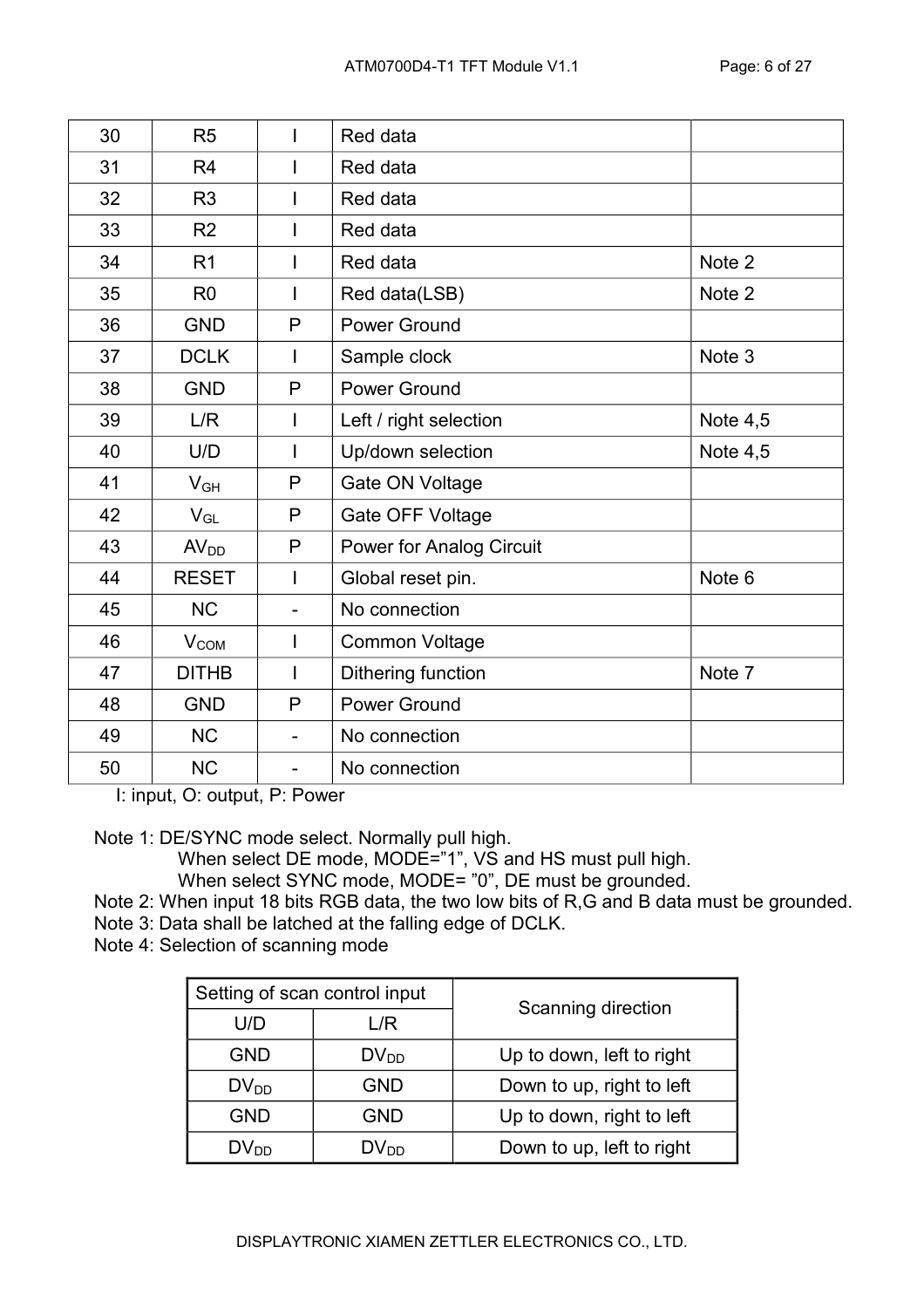Note 5: Definition of scanning direction. Refer to the figure as below:



- Note 6: Global reset pin. Active low to enter reset state. Suggest to connect with an RC reset circuit for stability. Normally pull high.
- Note 7: Dithering function enable control, normally pull high. When DITHB="1",Disable internal dithering function, When DITHB="0", Enable internal dithering function,

#### 2.2. Touch Screen Panel Section

| Pin No. | <b>Symbol</b>  | $II$          | <b>Function</b>                        | <b>Remark</b> |
|---------|----------------|---------------|----------------------------------------|---------------|
|         | Υ2             | Top           | Top electrode – differential analog    |               |
| 2       | X <sub>1</sub> | Right         | Right electrode – differential analog  |               |
| 3       | Y <sub>1</sub> | <b>Bottom</b> | Bottom electrode – differential analog |               |
| 4       | X <sub>2</sub> | Left          | Left electrode – differential analog   |               |

Note: Touch screen panel block

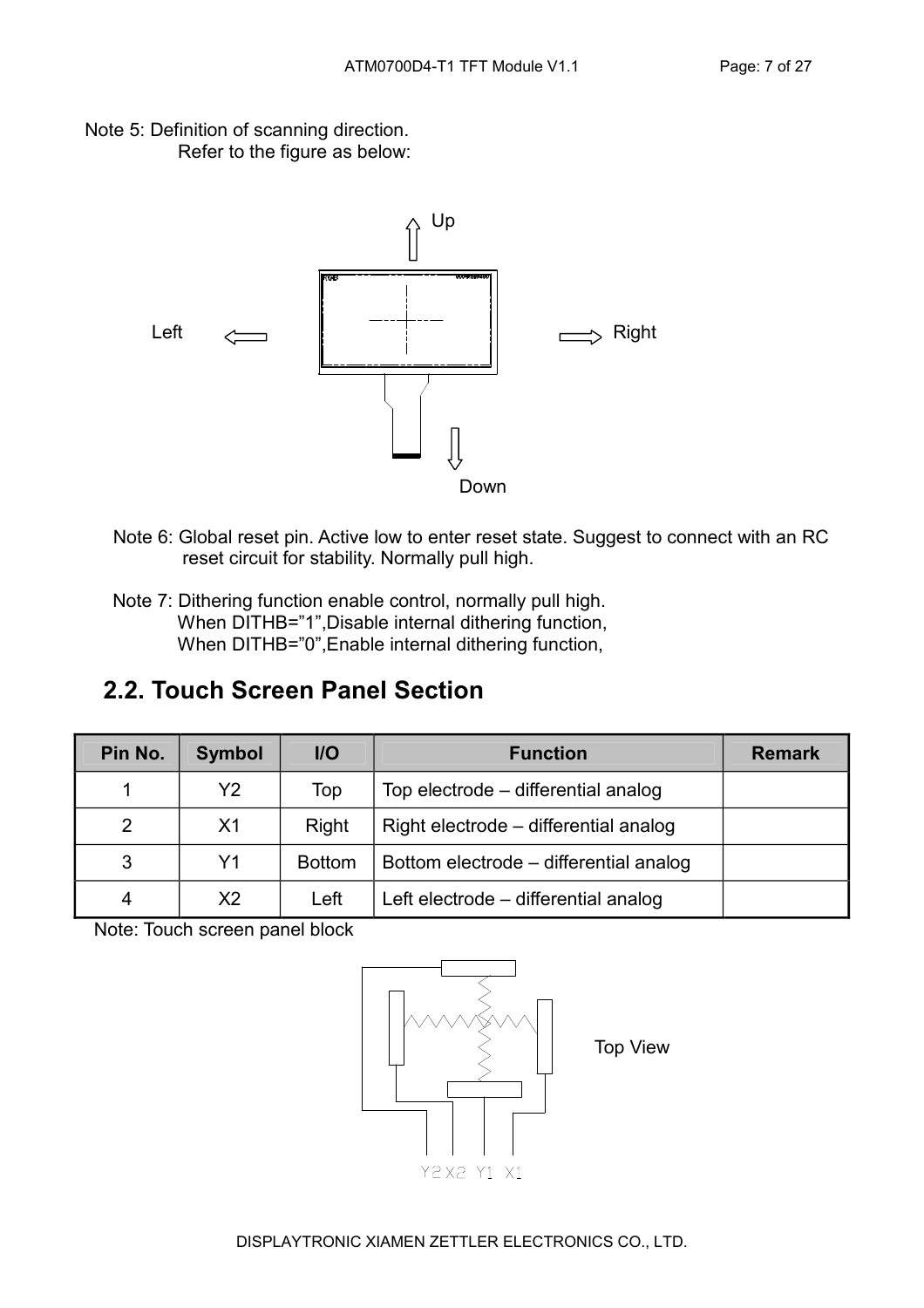# 3. Operation Specifications

## 3.1. Absolute Maximum Ratings

| (Note 1)                     |                            |               |      |                      |                  |  |  |
|------------------------------|----------------------------|---------------|------|----------------------|------------------|--|--|
| <b>Item</b>                  | <b>Symbol</b>              | <b>Values</b> |      | <b>Unit</b>          | <b>Remark</b>    |  |  |
|                              |                            | Min.          | Max. |                      |                  |  |  |
|                              | $DV_{DD}$                  | $-0.3$        | 5.0  | $\vee$               |                  |  |  |
|                              | AV <sub>DD</sub>           | 6.5           | 13.5 | V                    |                  |  |  |
| Power voltage                | $V_{GH}$                   | $-0.3$        | 40.0 | V                    |                  |  |  |
|                              | $V_{GL}$                   | $-20.0$       | 0.3  | $\vee$               |                  |  |  |
|                              | $V_{GH}$ - $V_{GL}$        |               | 40.0 | V                    |                  |  |  |
| <b>Operation Temperature</b> | $T_{OP}$                   | $-10$         | 60   | $^{\circ}C$          |                  |  |  |
| Storage Temperature          | $\mathsf{T}_{\texttt{ST}}$ | $-20$         | 70   | $\mathrm{C}^{\circ}$ |                  |  |  |
| <b>LED Reverse Voltage</b>   | <b>V<sub>R</sub></b>       | -             | 1.2  | V                    | Each LED, Note 2 |  |  |
| <b>LED Forward Current</b>   | IF                         |               | 25   | mA                   | Each LED         |  |  |

- Note 1: The absolute maximum rating values of this product are not allowed to be exceeded at any times. Should a module be used with any of the absolute maximum ratings exceeded, the characteristics of the module may not be recovered, or in an extreme case, the module may be permanently destroyed.
- Note 2: VR Conditions: Zener Diode 20mA
- Note 3: 90% RH Max. (Max wet temp. is 40℃)

Maximum wet-bulb temperature is at 38℃ or less. And No condensation (no drops of dew)



Note 4: In case of temperature below 0℃, the response time of liquid crystal (LC) becomes slower and the color of panel darker than normal one.

DISPLAYTRONIC XIAMEN ZETTLER ELECTRONICS CO., LTD.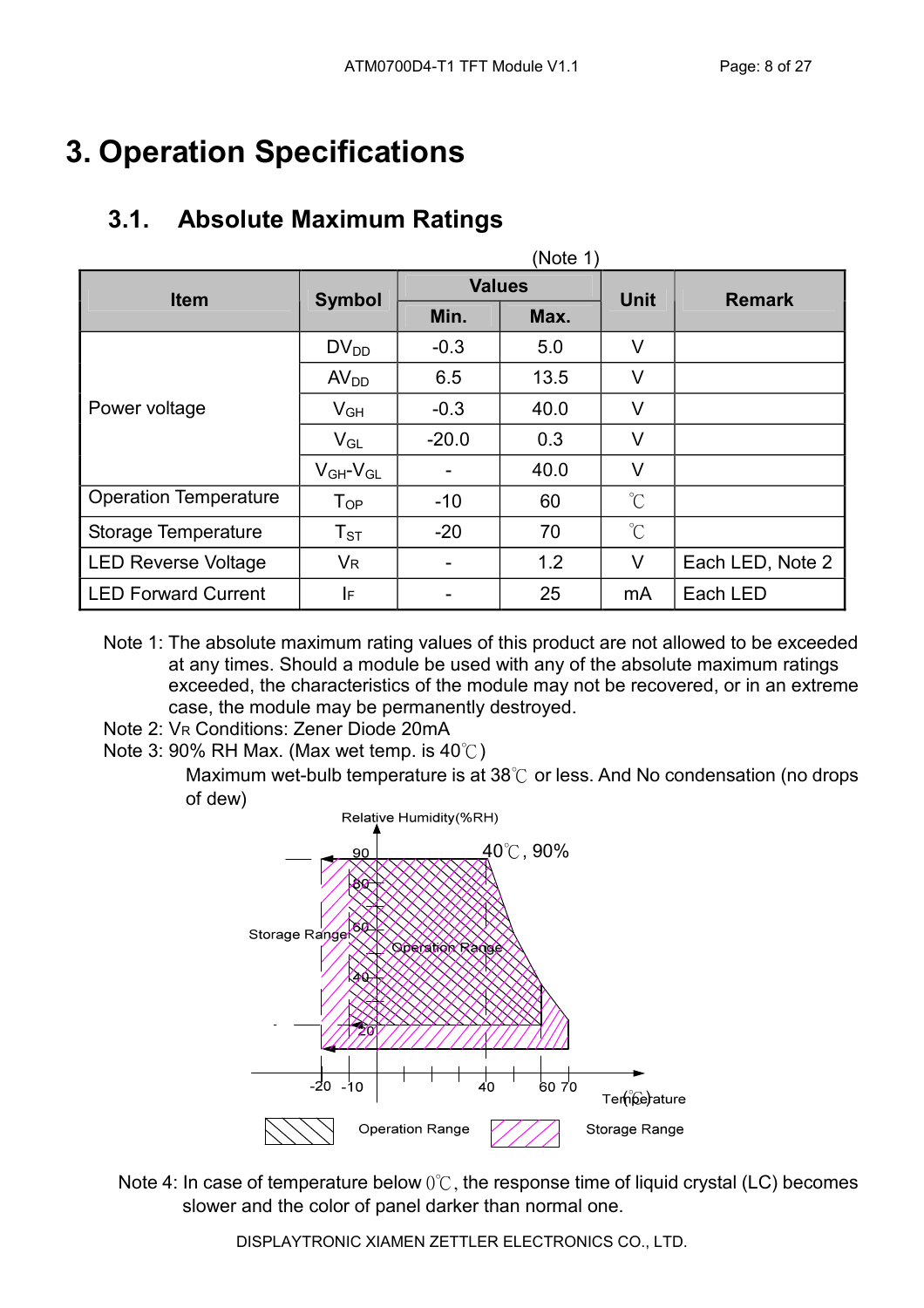| <b>Item</b>              |                  |                        | <b>Values</b> | <b>Unit</b>            |        |               |
|--------------------------|------------------|------------------------|---------------|------------------------|--------|---------------|
|                          | <b>Symbol</b>    | Min.                   | Typ.          | Max.                   |        | <b>Remark</b> |
|                          | $DV_{DD}$        | 3.0                    | 3.3           | 3.6                    | $\vee$ | Note 2        |
| Power voltage            | AV <sub>DD</sub> | 10.2                   | 10.4          | 10.6                   | $\vee$ |               |
|                          | $V_{GH}$         | 15.3                   | 16.0          | 16.7                   | $\vee$ |               |
|                          | $V_{GL}$         | $-7.7$                 | $-7.0$        | $-6.3$                 | $\vee$ |               |
| Input signal voltage     | $V_{COM}$        | 3.8                    | 4.0           | 4.2                    | $\vee$ |               |
| Input logic high voltage | V <sub>IH</sub>  | $0.7$ DV <sub>DD</sub> |               | $DV_{DD}$              | $\vee$ | Note 3        |
| Input logic low voltage  | $V_{IL}$         | $\mathbf 0$            |               | $0.3$ DV <sub>DD</sub> | V      |               |

#### 3.1.1. Typical Operation Conditions

Note 1: Be sure to apply  $DV_{DD}$  and  $V_{GL}$  to the LCD first, and then apply  $V_{GH}$ .

Note 2:  $DV_{DD}$  setting should match the signals output voltage (refer to Note 3) of customer's system board.

Note 3: DCLK,HS,VS,RESET,U/D, L/R,DE,R0~R7,G0~G7,B0~B7,MODE,DITHB.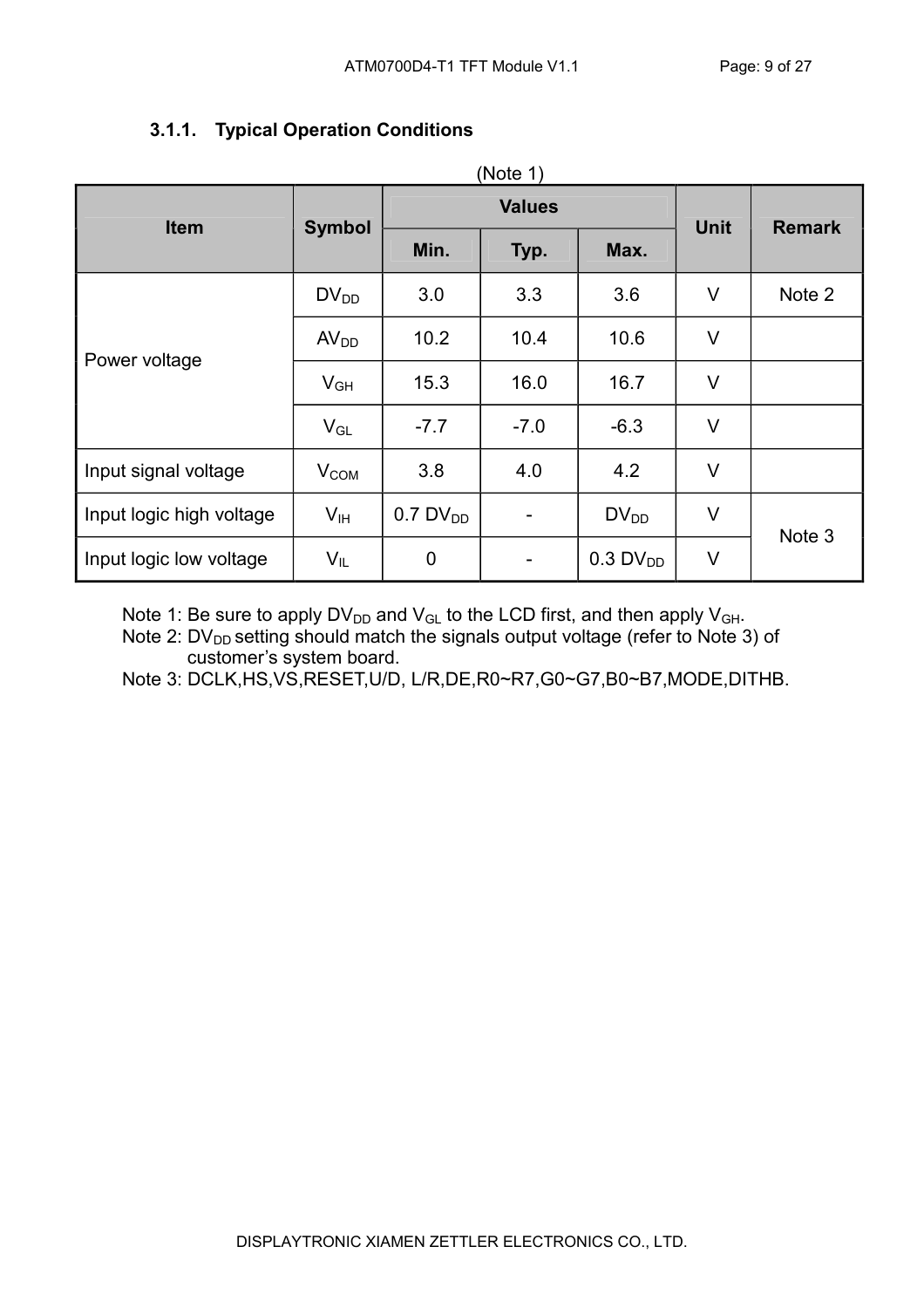#### 3.1.2. Current Consumption

|                           | <b>Symbol</b>           |                          | <b>Values</b> |      | <b>Unit</b> | <b>Remark</b>    |  |
|---------------------------|-------------------------|--------------------------|---------------|------|-------------|------------------|--|
| <b>Item</b>               |                         | Min.                     | Typ.          | Max. |             |                  |  |
|                           | <b>I</b> GH             | $\overline{\phantom{a}}$ | 0.2           | 1.0  | mA          | $V_{GH} = 16.0V$ |  |
| <b>Current for Driver</b> | $I_{GL}$                | $\overline{\phantom{a}}$ | 0.2           | 1.0  | mA          | $V_{GL} = -7.0V$ |  |
|                           | IDV <sub>DD</sub>       | $\overline{\phantom{0}}$ | 4.0           | 10   | mA          | $DV_{DD} = 3.3V$ |  |
|                           | <b>IAV<sub>DD</sub></b> | ۰                        | 20            | 50   | mA          | $AVDD = 10.4V$   |  |

#### 3.1.3. Backlight Driving Conditions

| <b>Item</b>               | <b>Symbol</b>             |        | <b>Values</b> | <b>Unit</b>              | <b>Remark</b> |        |
|---------------------------|---------------------------|--------|---------------|--------------------------|---------------|--------|
|                           |                           | Min.   | Typ.          | Max.                     |               |        |
| Voltage for LED backlight | $\mathsf{V}_{\mathsf{L}}$ | 8.4    | 9.3           | 10.2                     | V             | Note 1 |
| Current for LED backlight | ΙL                        | 170    | 180           | 200                      | mA            |        |
| LED life time             | -                         | 20,000 |               | $\overline{\phantom{0}}$ | Hr            | Note 2 |

Note 1: The LED Supply Voltage is defined by the number of LED at Ta=25℃ and  $I_1$  =180mA.

Note 2: The "LED life time" is defined as the module brightness decrease to 50% original brightness at Ta=25 $^{\circ}$ C and I<sub>L</sub> =180mA. The LED lifetime could be decreased if operating  $I_L$  is lager than 180 mA.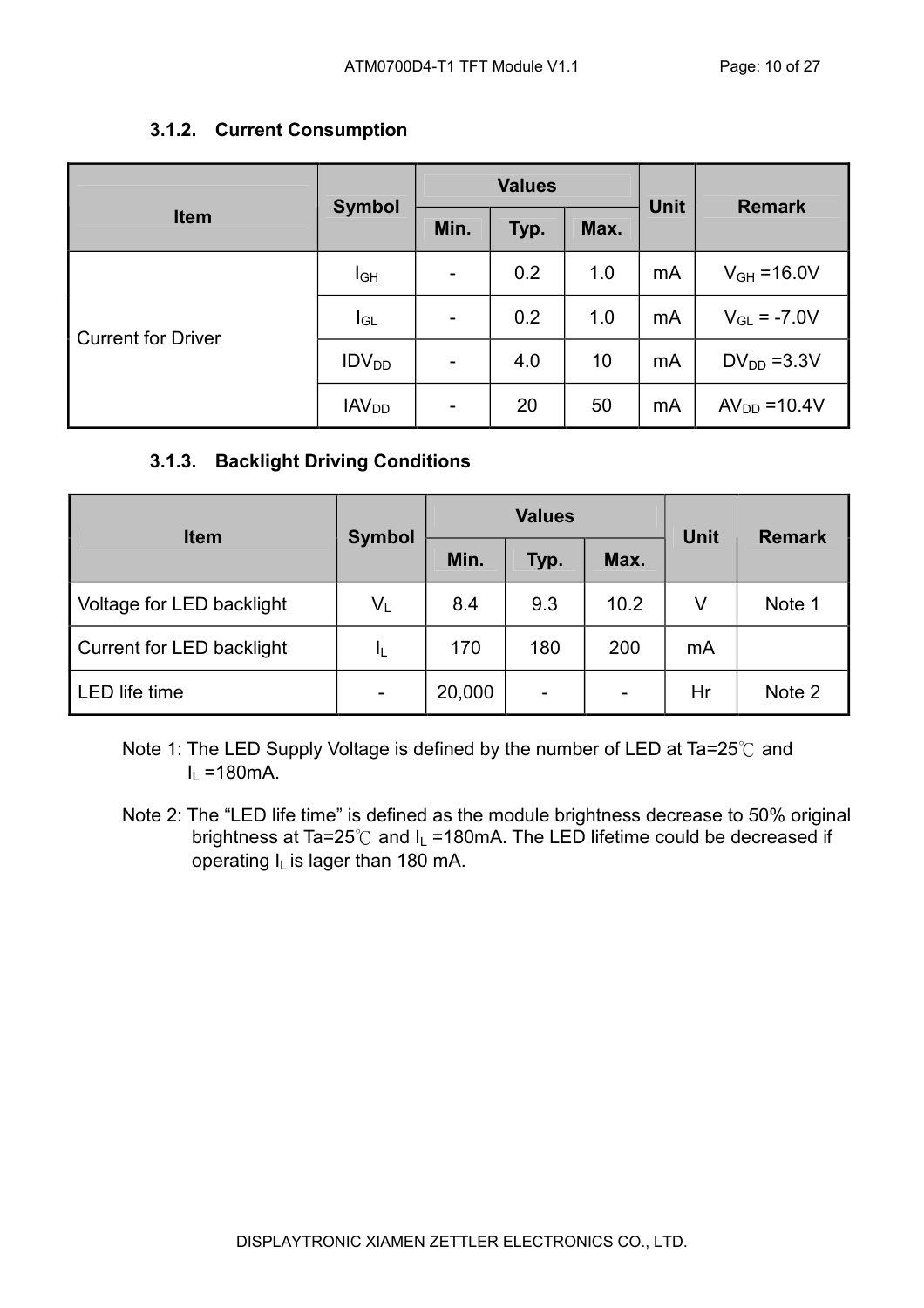#### 3.2. Power Sequence

#### a. Power on:



DV<sub>DD</sub>→VGL→VGH→Data→B/L





B/L→Data→VGH→VGL→DV<sub>DD</sub>

Note: Data include R0~R7, B0~B7, GO~G7, U/D, L/R, DCLK, HS,VS,DE.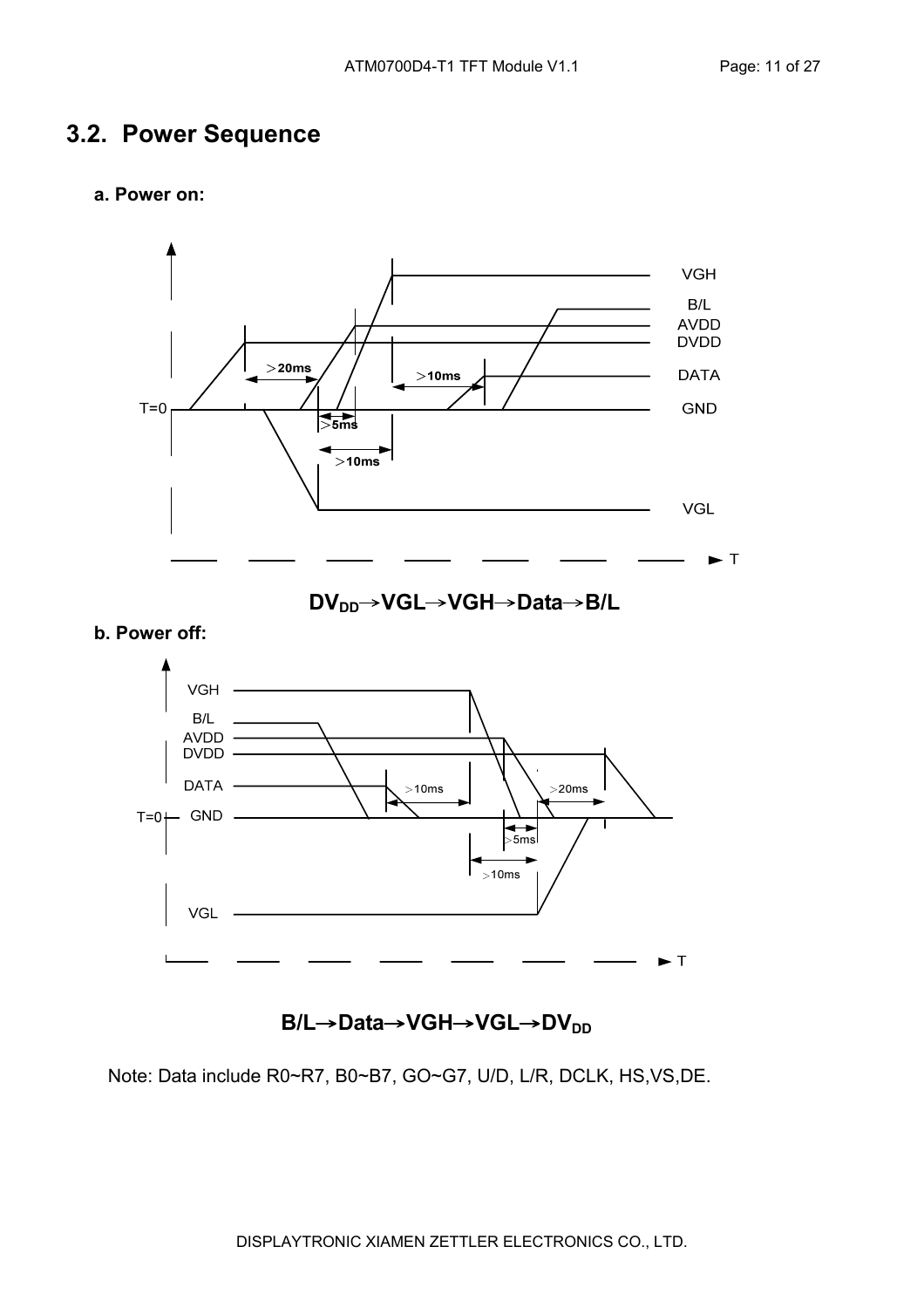## 3.3. Timing Characteristics

#### 3.3.1. AC Electrical Characteristics

| <b>Item</b>                         |                         |      | <b>Values</b> |                          | <b>Unit</b> | <b>Remark</b>              |
|-------------------------------------|-------------------------|------|---------------|--------------------------|-------------|----------------------------|
|                                     | <b>Symbol</b>           | Min. | Typ.          | Max.                     |             |                            |
| HS setup time                       | Thst                    | 8    |               |                          | ns          |                            |
| <b>HS</b> hold time                 | Thhd                    | 8    |               | $\overline{\phantom{a}}$ | ns          |                            |
| VS setup time                       | T <sub>vst</sub>        | 8    |               |                          | ns          |                            |
| <b>VS hold time</b>                 | Tyhd                    | 8    |               |                          | ns          |                            |
| Data setup time                     | Tdsu                    | 8    |               | $\overline{\phantom{a}}$ | ns          |                            |
| Data hole time                      | Tdhd                    | 8    |               |                          | ns          |                            |
| DE setup time                       | Tesu                    | 8    |               | $\overline{\phantom{0}}$ | ns          |                            |
| DE hole time                        | Tehd                    | 8    |               | $\overline{\phantom{a}}$ | ns          |                            |
| DV <sub>DD</sub> Power On Slew rate | <b>TPOR</b>             |      |               | 20                       | ms          | From 0 to 90%<br>$DV_{DD}$ |
| <b>RESET pulse width</b>            | <b>T</b> <sub>Rst</sub> | 1    |               | $\overline{\phantom{a}}$ | ms          |                            |
| DCLK cycle time                     | Tcoh                    | 20   |               |                          | ns          |                            |
| <b>DCLK</b> pulse duty              | Tcwh                    | 40   | 50            | 60                       | %           |                            |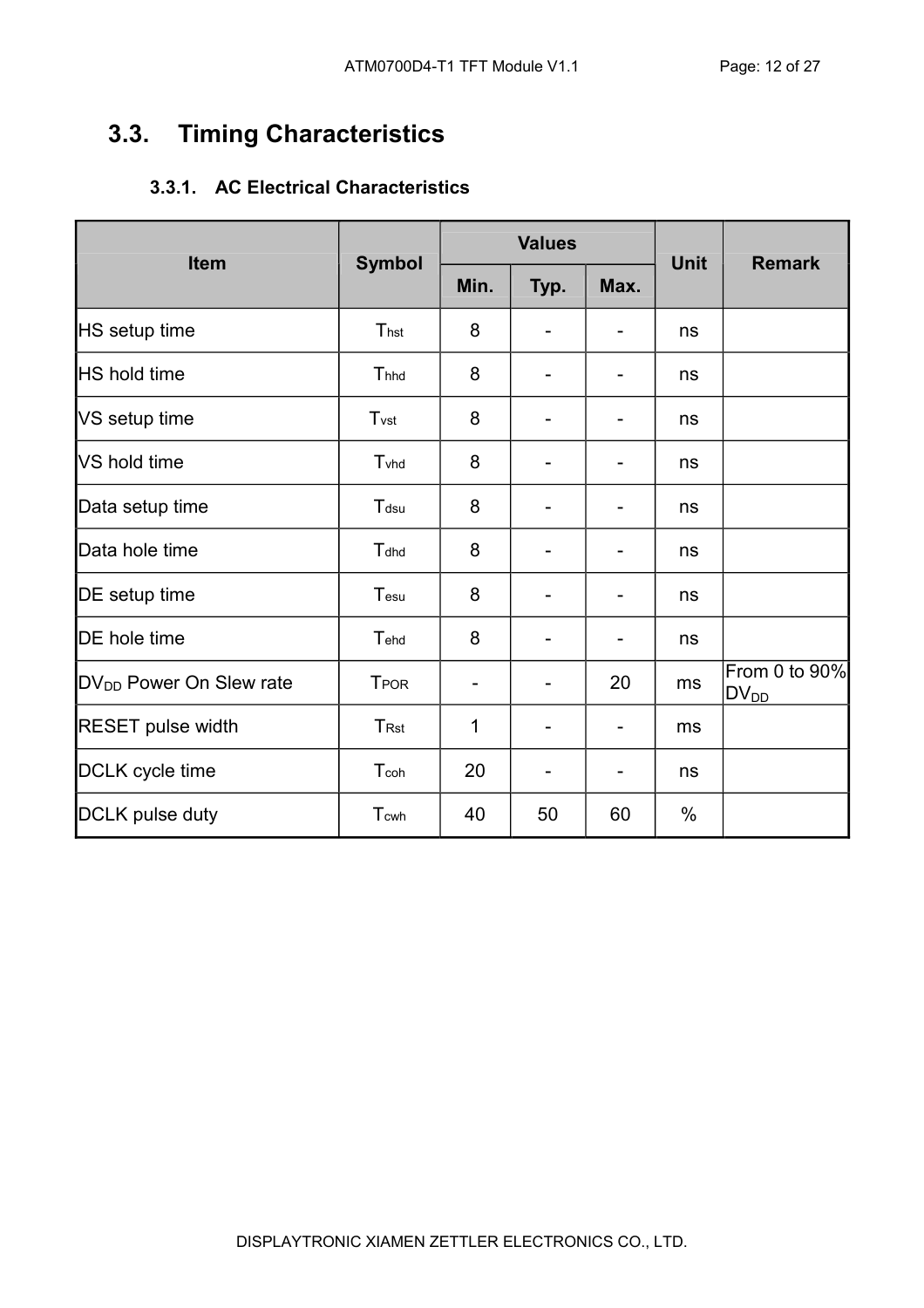

#### 3.3.2. Data Input Format





Figure 3. 2 Vertical input timing diagram.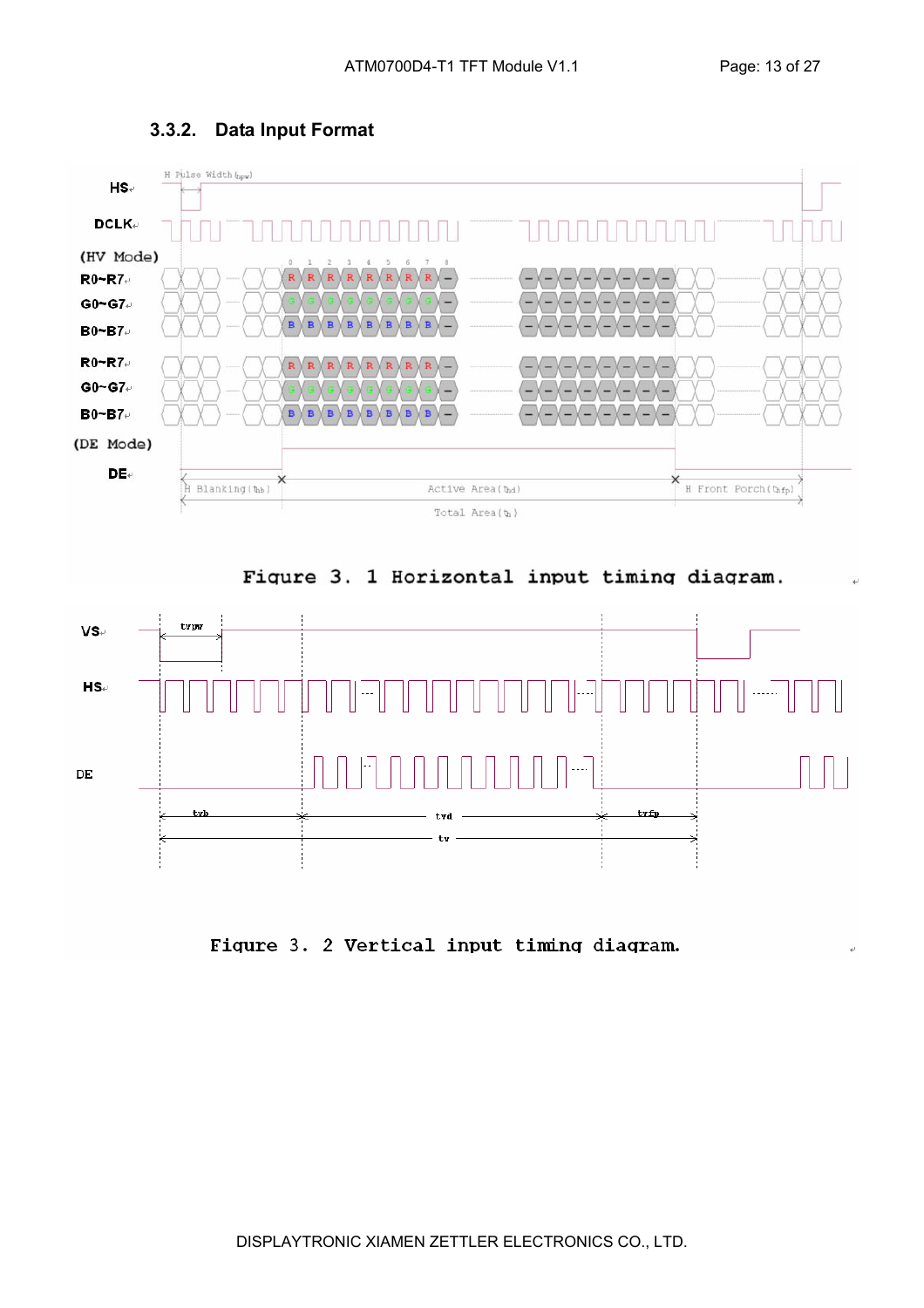#### 3.3.3. Timing

| <b>Item</b>                    | <b>Symbol</b> |      | <b>Values</b>            | <b>Unit</b> | <b>Remark</b> |  |
|--------------------------------|---------------|------|--------------------------|-------------|---------------|--|
|                                |               | Min. | Typ.                     | Max.        |               |  |
| <b>Horizontal Display Area</b> | thd           |      | 800                      | -           | <b>DCLK</b>   |  |
| <b>DCLK Frequency</b>          | fclk          | 26.4 | 33.3                     | 46.8        | <b>MHz</b>    |  |
| <b>One Horizontal Line</b>     | th            | 862  | 1056                     | 1200        | <b>DCLK</b>   |  |
| <b>HS pulse width</b>          | thpw          | 1    | $\overline{\phantom{a}}$ | 40          | <b>DCLK</b>   |  |
| <b>HS Blanking</b>             | thb           | 46   | 46                       | 46          | <b>DCLK</b>   |  |
| <b>HS Front Porch</b>          | thfp          | 16   | 210                      | 354         | <b>DCLK</b>   |  |

| <b>Item</b>           | <b>Symbol</b> |                | <b>Values</b> | <b>Unit</b>                  | <b>Remark</b> |  |
|-----------------------|---------------|----------------|---------------|------------------------------|---------------|--|
|                       |               | Min.           | Typ.          | Max.                         |               |  |
| Vertical Display Area | tvd           |                | 480           | $\qquad \qquad \blacksquare$ | TH            |  |
| VS period time        | tv            | 510            | 525           | 650                          | <b>TH</b>     |  |
| VS pulse width        | tvpw          | 1              |               | 20                           | <b>TH</b>     |  |
| <b>VS Blanking</b>    | tvb           | 23             | 23            | 23                           | <b>TH</b>     |  |
| <b>VS Front Porch</b> | tvfp          | $\overline{7}$ | 22            | 147                          | TН            |  |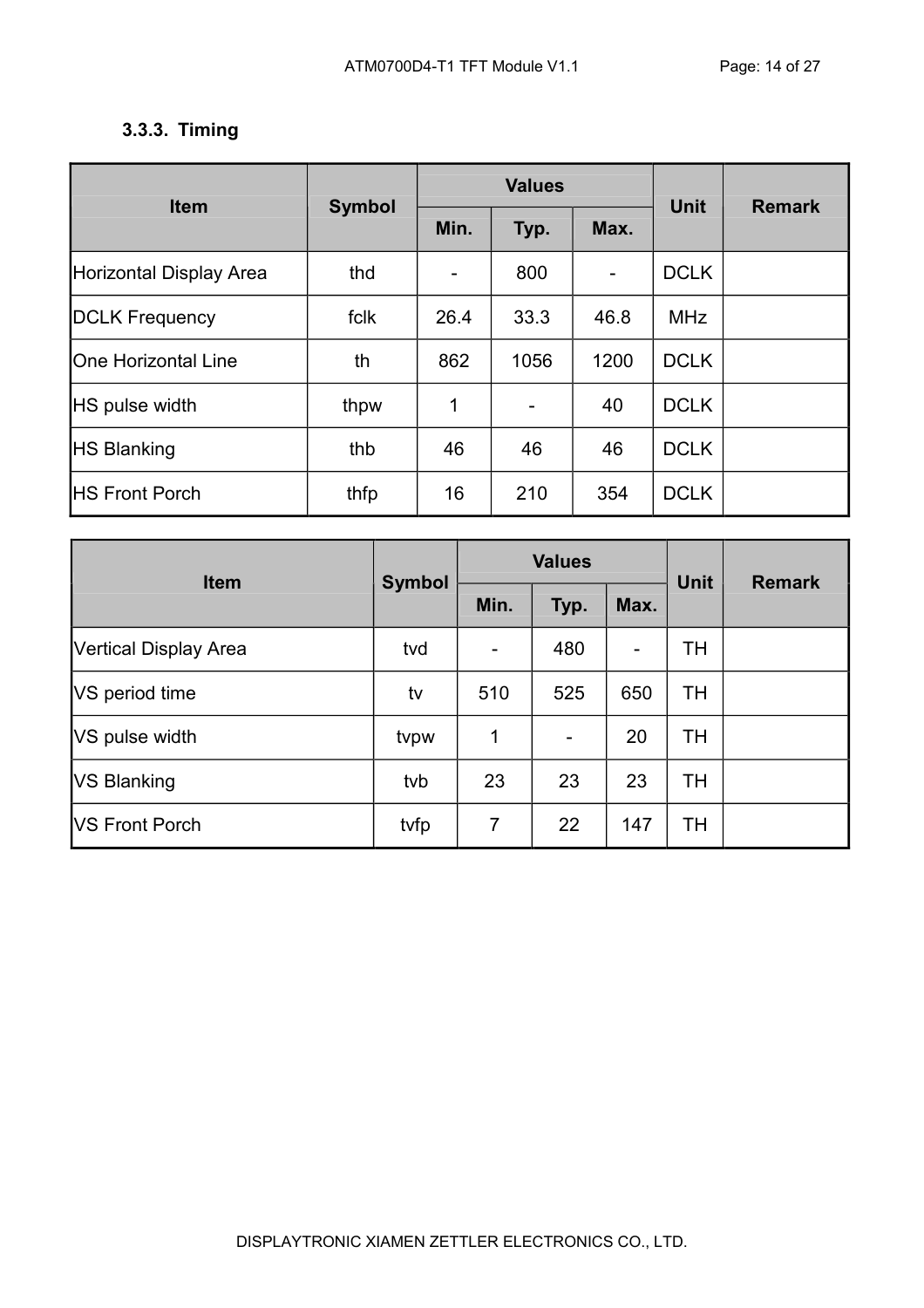# 4. Touch Screen Panel Specifications

| <b>Item</b>                   |        | <b>Value</b> |                | <b>Unit</b> | <b>Remark</b>             |  |
|-------------------------------|--------|--------------|----------------|-------------|---------------------------|--|
|                               | Min.   | Typ.         | Max.           |             |                           |  |
| Linearity                     | $-1.5$ |              | 1.5            | $\%$        | Analog X and Y directions |  |
| <b>Terminal</b><br>Resistance | 350    |              | 1300           | Ω           | X(Film side)              |  |
|                               | 100    |              | 640            | Ω           | Y(Glass side)             |  |
| Insulation<br>resistance      | 25     |              |                | MΩ          | <b>DC 25V</b>             |  |
| Voltage                       |        |              | $\overline{7}$ | $\vee$      | <b>DC</b>                 |  |
| Chattering                    |        |              | 10             | ms          | 100 $k\Omega$ pull-up     |  |
| Transparency                  | 80     |              |                | $\%$        |                           |  |

#### 4.1. Electrical Characteristics

Note: Avoid operating with hard or sharp material such as a ball point pen or a mechanical pencil except a polyacetal pen (tip R0.8mm or less) or a finger.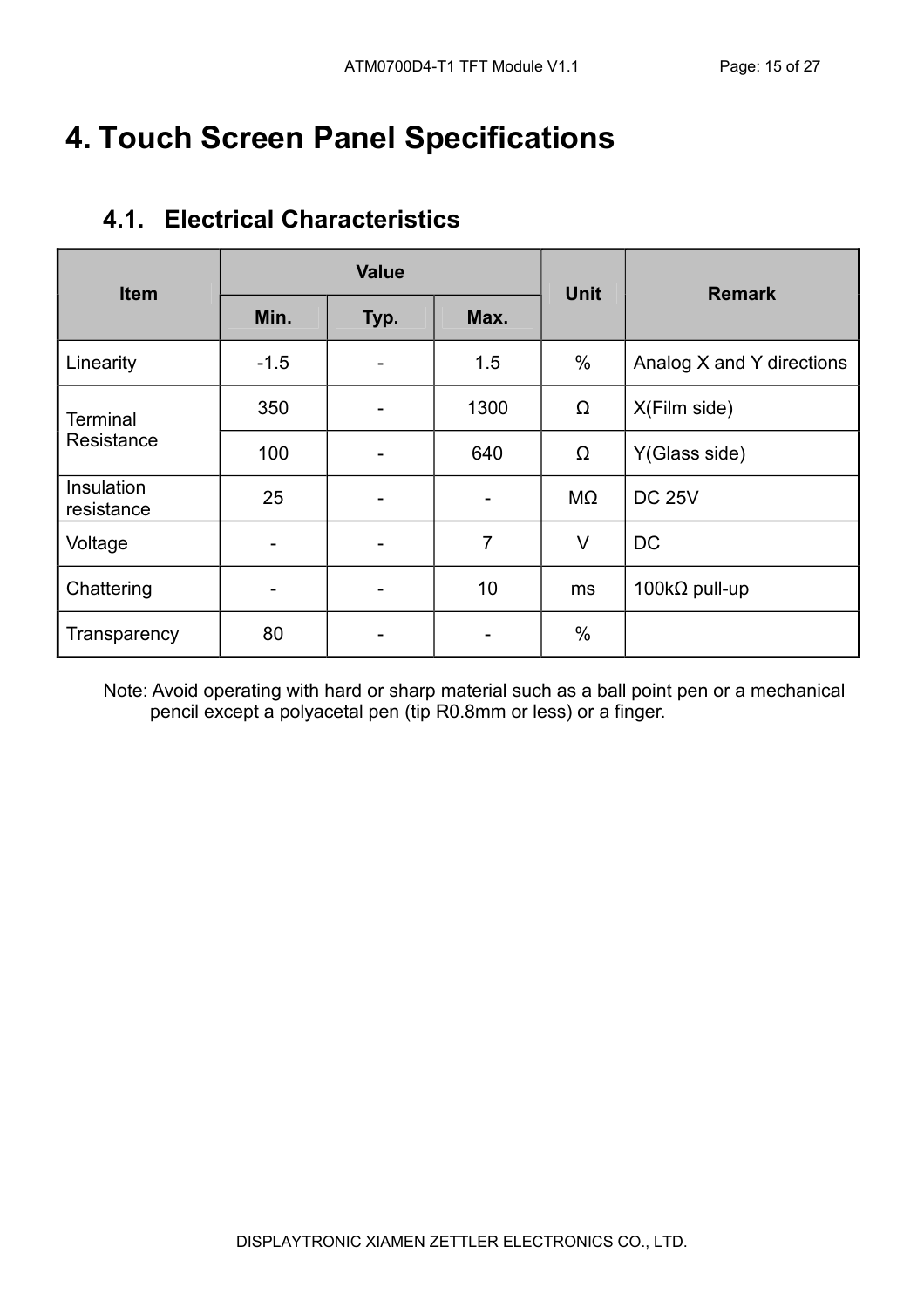### 4.2. Mechanical & Reliability Characteristics

| <b>Item</b>                      |                  | <b>Value</b> |                          | <b>Unit</b> | <b>Remark</b> |  |
|----------------------------------|------------------|--------------|--------------------------|-------------|---------------|--|
|                                  | Min.             | Typ.         | Max.                     |             |               |  |
| Active force                     | 80               | -            | $\overline{\phantom{0}}$ | gf          | Note 1        |  |
| Durability-surface<br>scratching | Write<br>100,000 | -            | -                        | characters  | Note 2        |  |
| Durability-surface<br>pitting    | 1,000,000        | -            |                          | touches     | Note 3        |  |
| Surface<br>hardness              | 3                |              |                          | Н           |               |  |

#### Note 1: Active force test condition

- (1) Input DC 5V on X direction, Drop off Polyacetal Stylus (R0.8), until output voltage stabilize ,then get the activation force。
- (2) R8.0mm Silicon rubber for finger Activation force test
- (3) Test point: 9 points



Note 2: Measurement for surface area.

 -Scratch 100,000 times straight line on the film with a stylus change every 20,000 times.

-Force: 250gf.

-Speed: 60mm/sec.

-Stylus: R0.8 polyacetal tip.

Note 3: Pit 1,000,000 times on the film with a R0.8 silicon rubber.

-Force: 250gf.

-Speed: 2times/sec.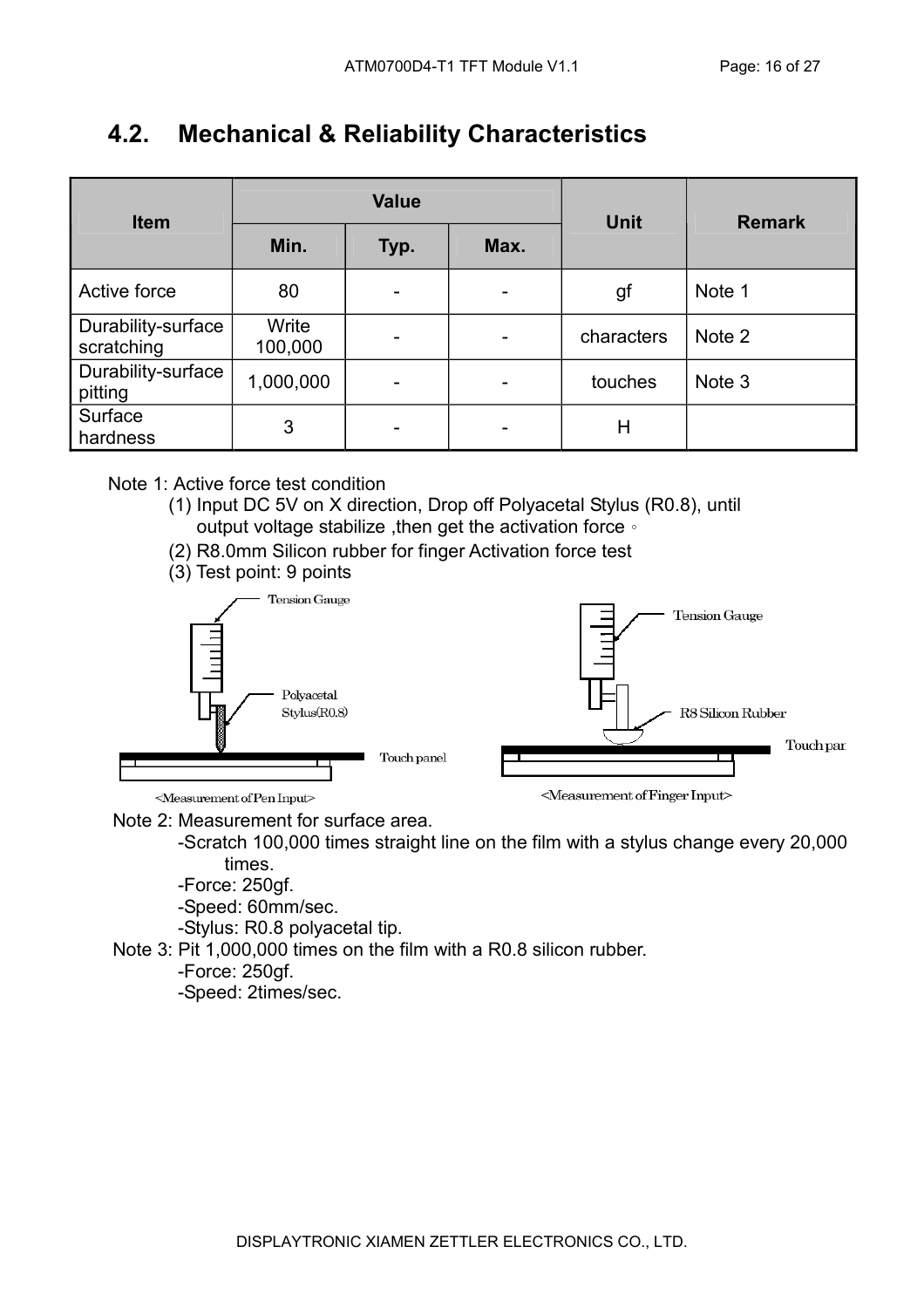#### 4.3. Linearity Definition



Va: maximum voltage in the active area of touch panel Vb: minimum voltage in the active area of touch panel X: random measuring point Vxm: actual voltage of Lx point

Vxi: theoretical voltage of Lx point







DISPLAYTRONIC XIAMEN ZETTLER ELECTRONICS CO., LTD.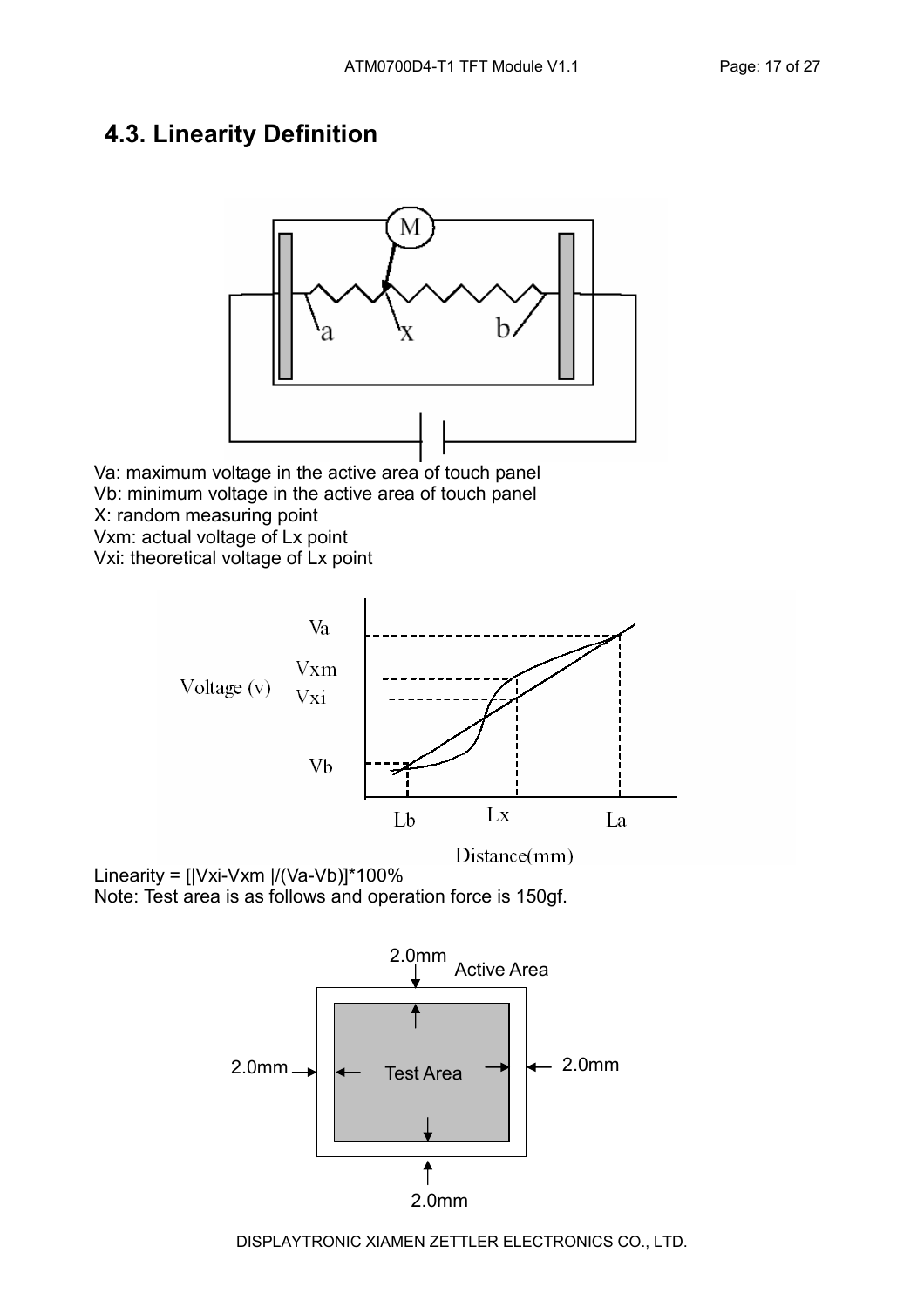### 4.4. Housing Design Guide

Housing design follow as below.

- 1) Avoid the design that housing overlap and press on the active area of the LCM.
- 2) Give enough gap(over 0.5mm at compressed) between the housing and TSP to protect wrong operating.



- 3) Use a buffer material(Gasket) between the TSP and housing to protect damage and wrong operating.
- 4) Avoid the design that buffer material overlap and press on the inside of TSP view area.

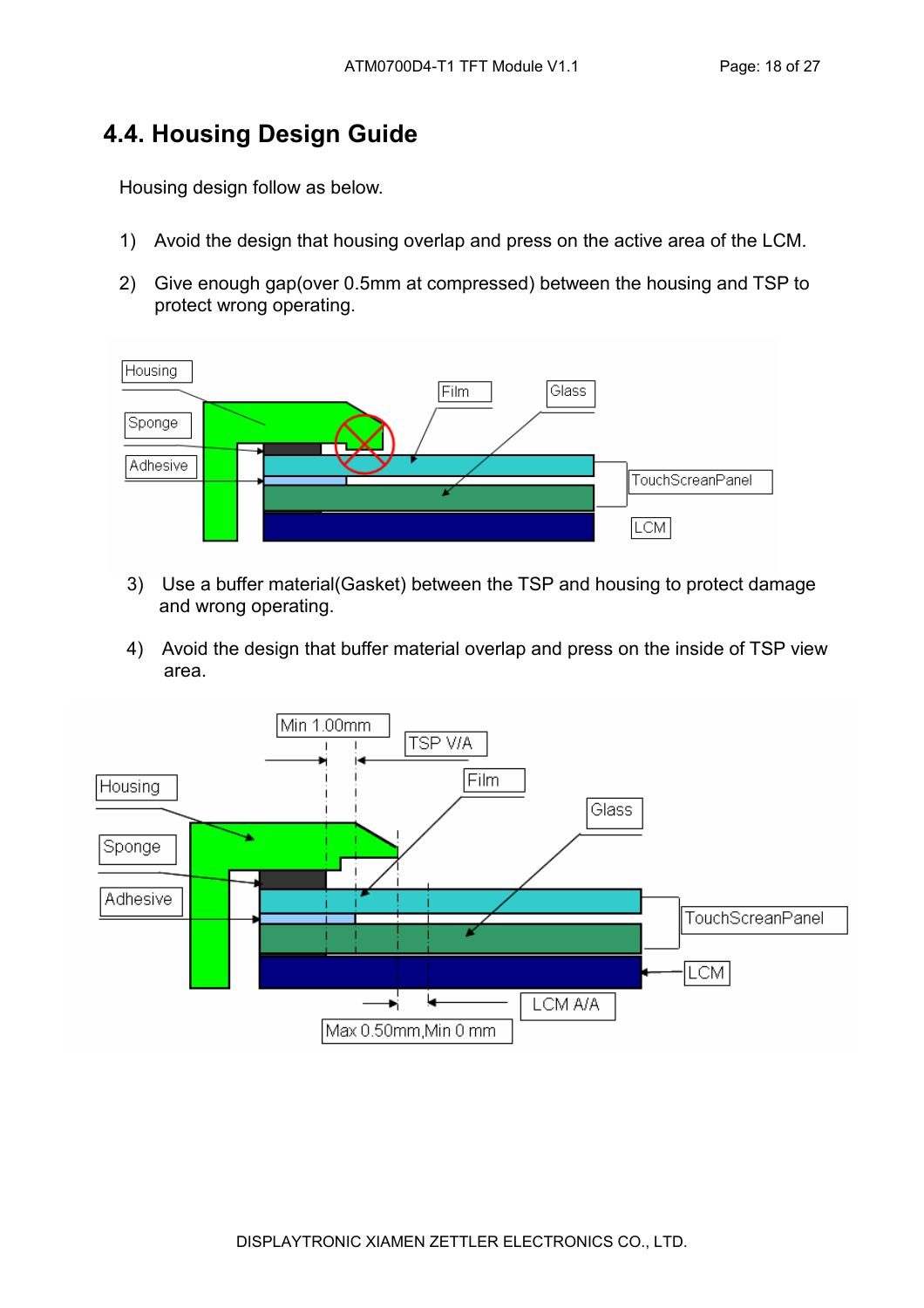# 5. Optical Specifications

| Item                            | <b>Symbol</b>          | <b>Condition</b>                       |      | <b>Values</b> | <b>Unit</b>                  | <b>Remark</b>     |                  |  |
|---------------------------------|------------------------|----------------------------------------|------|---------------|------------------------------|-------------------|------------------|--|
|                                 |                        |                                        | Min. | Typ.          | Max.                         |                   |                  |  |
|                                 | $\theta_L$             | $\Phi$ =180°(9 o'clock)                | 60   | 70            |                              |                   | Note 1<br>Note 7 |  |
| Viewing angle<br>$(CR \geq 10)$ | $\theta_{\mathsf{R}}$  | $\Phi = 0^\circ (3 \text{ o'clock})$   | 60   | 70            |                              | degree            |                  |  |
|                                 | $\theta_T$             | $\Phi = 90^\circ (12 \text{ o'clock})$ | 40   | 50            | $\overline{\phantom{0}}$     |                   |                  |  |
|                                 | $\theta_{\mathsf{B}}$  | $\Phi$ =270°(6 o'clock)                | 60   | 70            | $\qquad \qquad$              |                   |                  |  |
| Response time                   | <b>T</b> <sub>ON</sub> |                                        |      | 10            | 20                           | msec              | Note 3           |  |
|                                 | $T_{\text{OFF}}$       |                                        |      | 15            | 30                           | msec              | Note 3           |  |
| Contrast ratio                  | <b>CR</b>              |                                        | 400  | 500           | $\qquad \qquad \blacksquare$ | $\blacksquare$    | Note 4           |  |
|                                 | $W_X$                  | Normal<br>$\theta = \Phi = 0^\circ$    | 0.26 | 0.31          | 0.36                         |                   | Note 2<br>Note 5 |  |
| Color chromaticity              | $W_Y$                  |                                        | 0.28 | 0.33          | 0.38                         |                   | Note 6<br>Note 7 |  |
| Luminance                       | L                      |                                        | 250  | 320           | $\overline{a}$               | cd/m <sup>2</sup> | Note 6           |  |
| Luminance<br>uniformity         | Yυ                     |                                        | 70   | 75            | -                            | $\%$              | Note 6<br>Note 8 |  |

Test Conditions:

- 1. DV<sub>DD</sub>=3.3V, I<sub>L</sub>=180mA (Backlight current), the ambient temperature is  $25^{\circ}$ C.
- 2. The test systems refer to Note 2.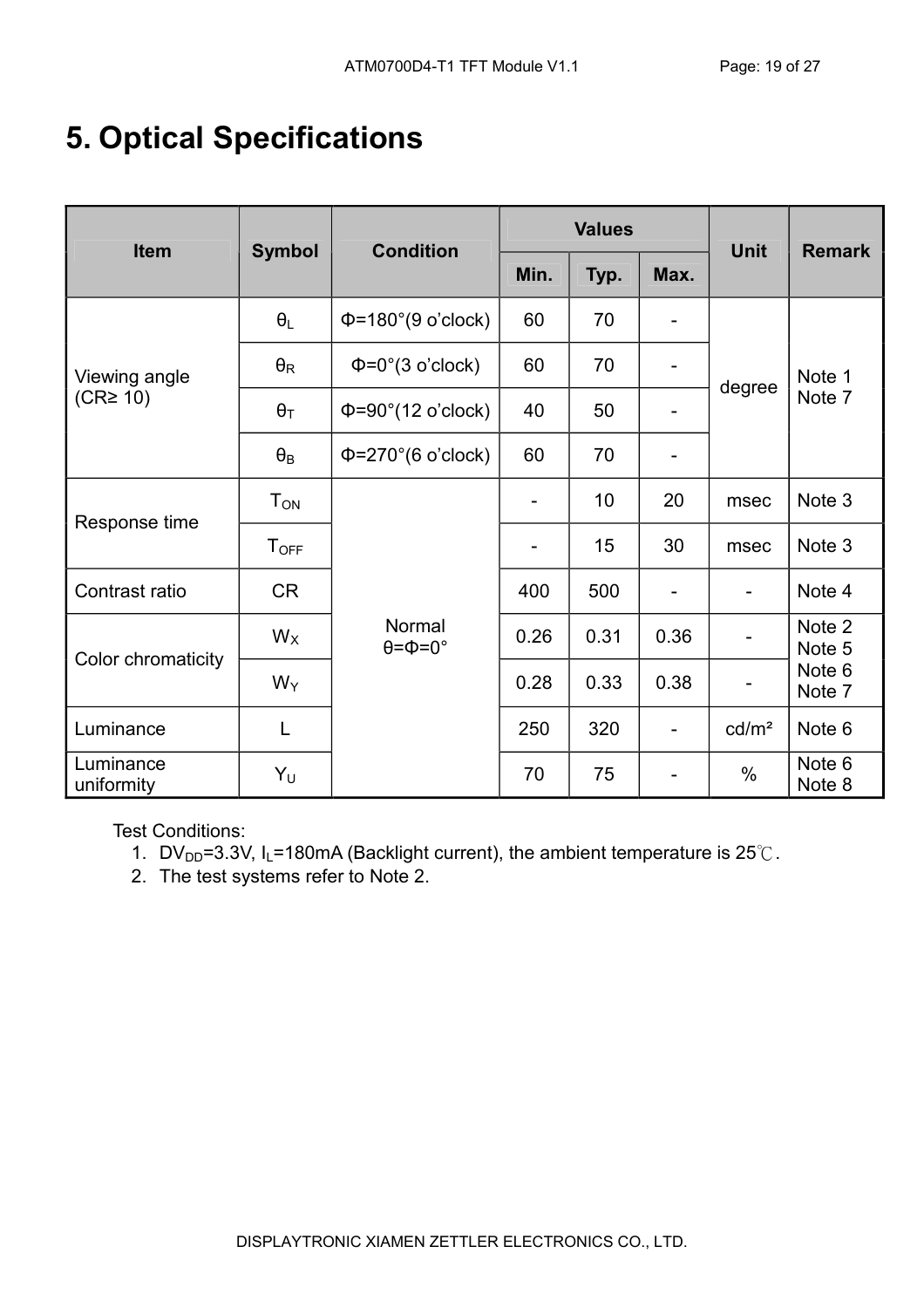



Note 2: Definition of optical measurement system.

 The optical characteristics should be measured in dark room. After 30 minutes operation, the optical properties are measured at the center point of the LCD screen. (Response time is measured by Photo detector TOPCON BM-7, other items are measured by BM-5A/Field of view: 1° /Height: 500mm.)



Fig. 4-2 Optical measurement system setup

DISPLAYTRONIC XIAMEN ZETTLER ELECTRONICS CO., LTD.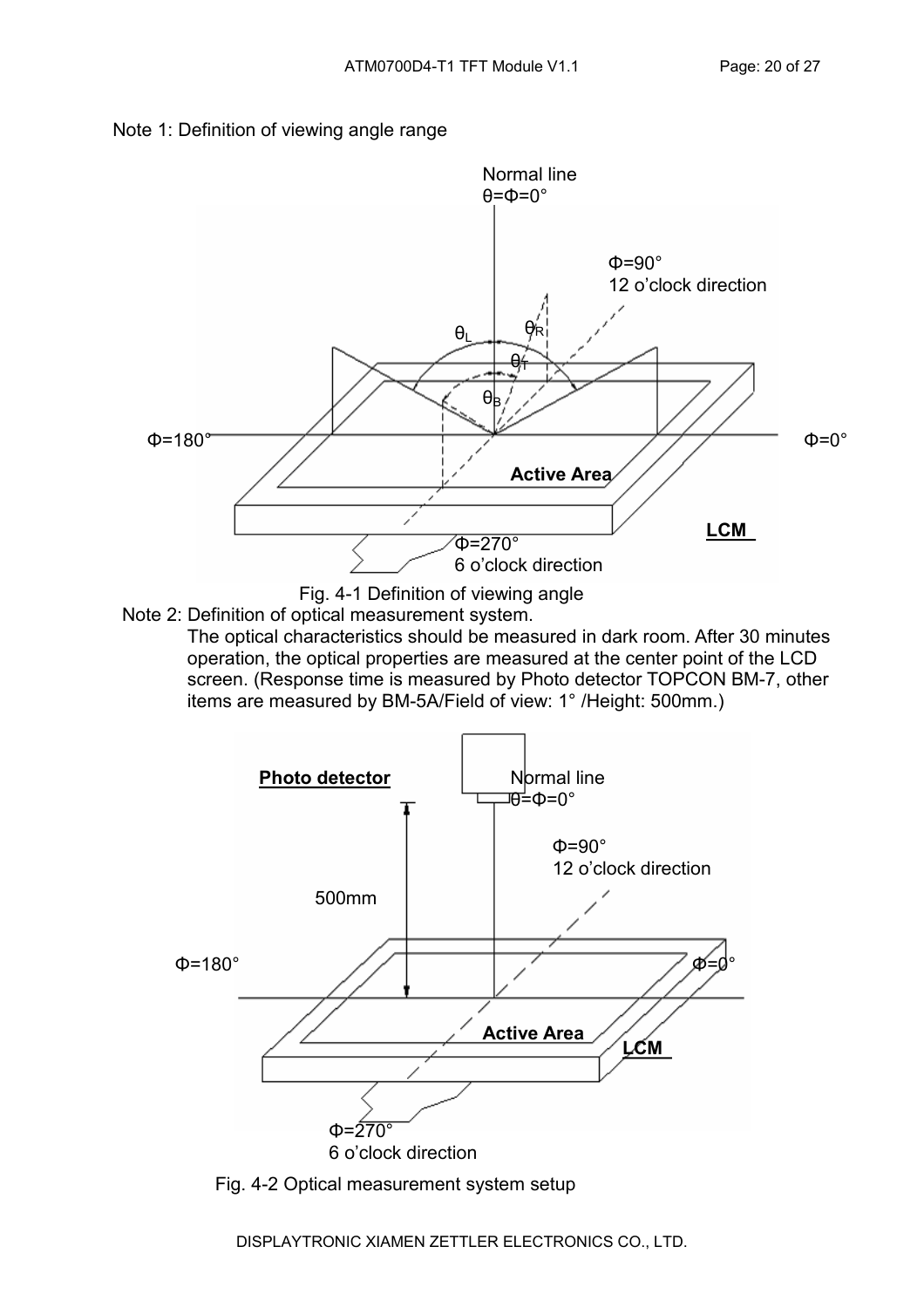#### Note 3: Definition of Response time

 The response time is defined as the LCD optical switching time interval between "White" state and "Black" state. Rise time  $(T_{ON})$  is the time between photo detector output intensity changed from 90% to 10%. And fall time  $(T<sub>OFF</sub>)$  is the time between photo detector output intensity changed from 10% to 90%.



Fig. 4-3 Definition of response time

Note 4: Definition of contrast ratio

Contrast ratio  $(CR) = \frac{E}{L}$  Luminance measured when LCD on the "Black" state Luminance measured when LCD on the "White" state

- Note 5: Definition of color chromaticity (CIE1931) Color coordinates measured at center point of LCD.
- Note 6: All input terminals LCD panel must be ground while measuring the center area of the panel. The LED driving condition is  $I_1$ =180mA.
- Note 7: The values shall be measured without Touch Screen Panel.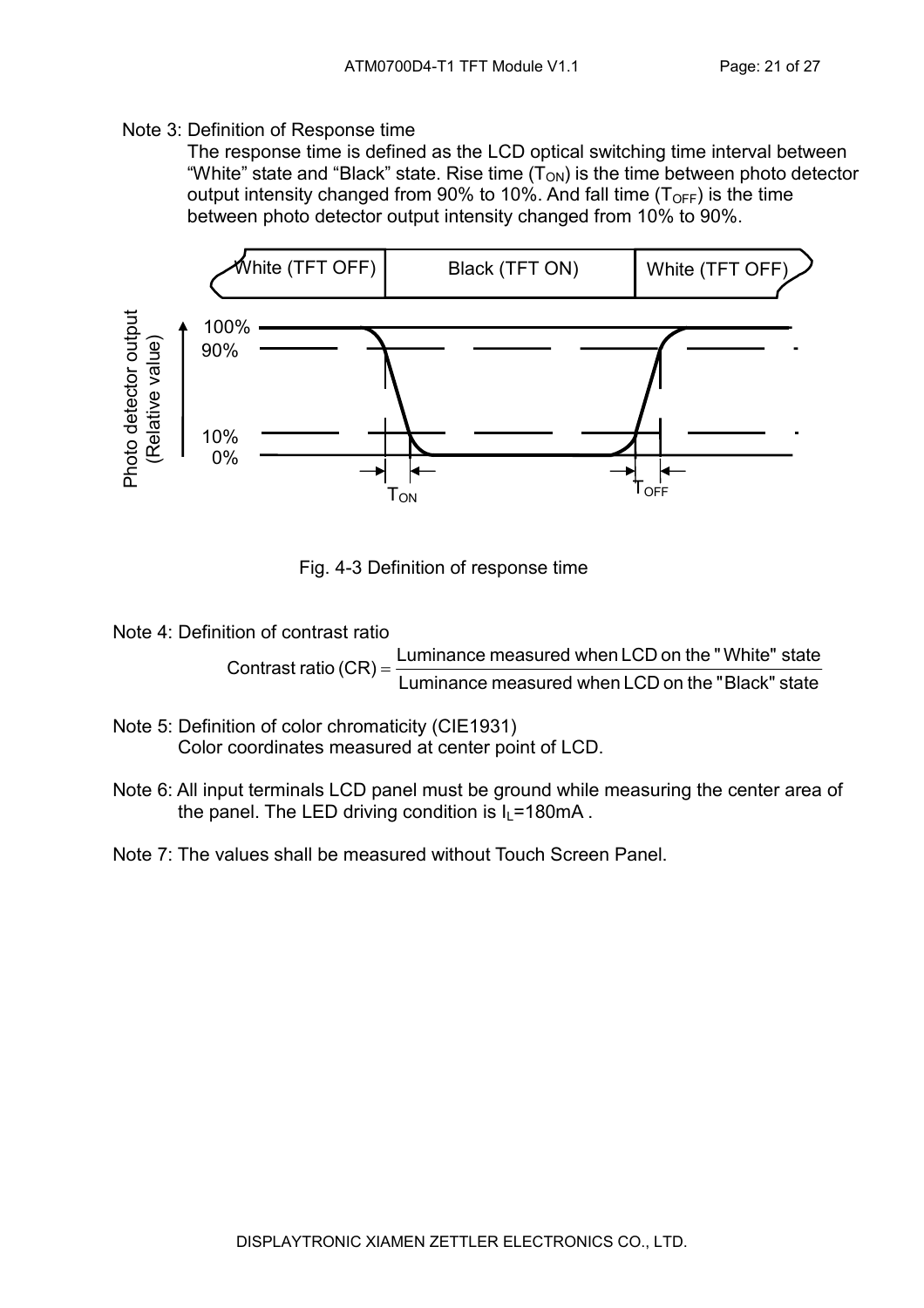Note 8: Definition of Luminance Uniformity

Active area is divided into 9 measuring areas (Refer to Fig. 4-4 ).Every measuring point is placed at the center of each measuring area.

 $\mathcal{L}_{\text{max}}$ min B Luminance Uniformity (Yu) =  $\frac{\textsf{B}}{\textsf{B}}$ W----- Active area width L-------Active area length



Fig. 4-4 Definition of measuring points

B<sub>max</sub>: The measured maximum luminance of all measurement position. **B**<sub>min</sub>: The measured minimum luminance of all measurement position.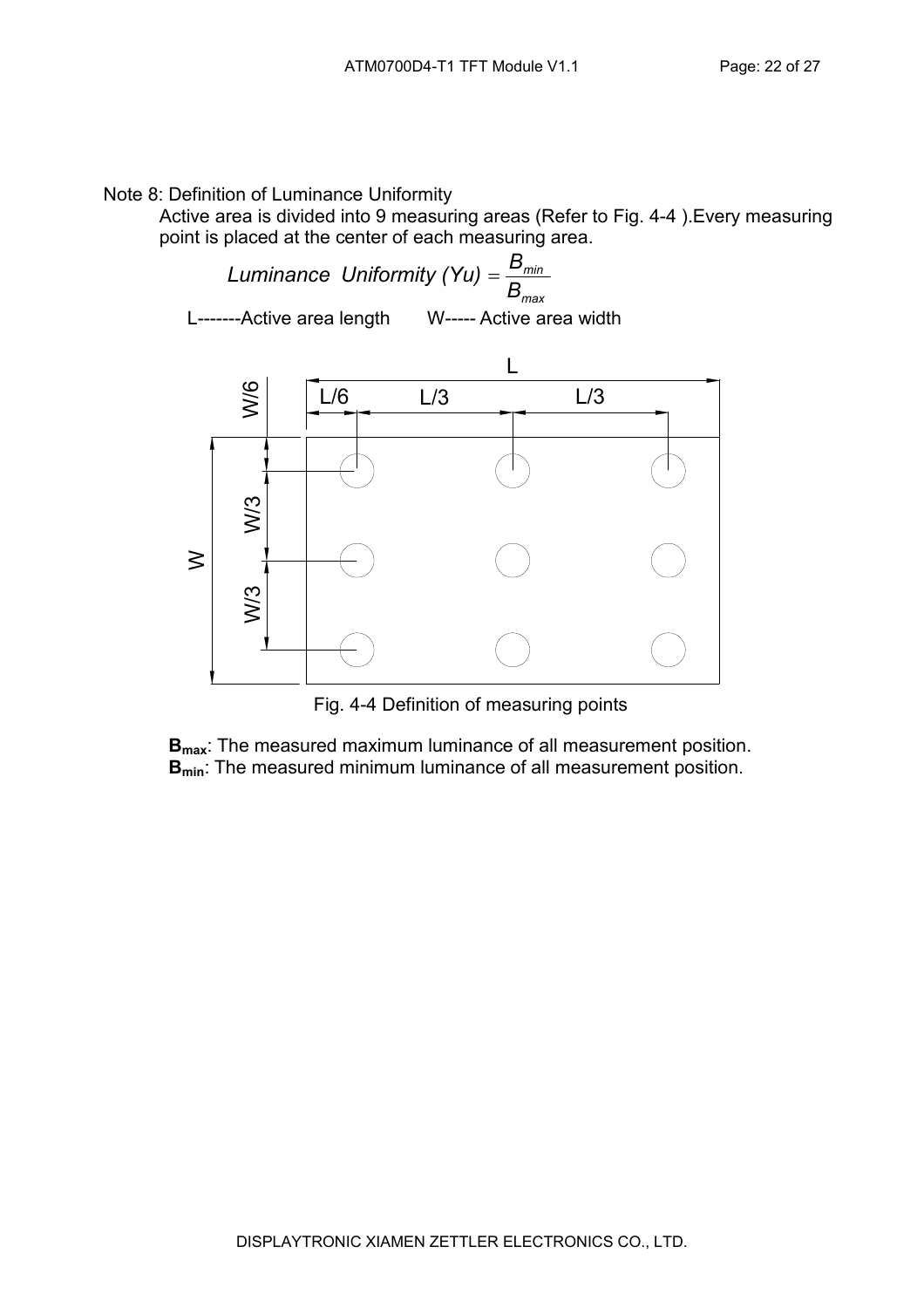# 6. Reliability Test Items

| <b>Item</b>                                 |                                                                                                                                    | <b>Test Conditions</b>                                                                          | <b>Remark</b>  |
|---------------------------------------------|------------------------------------------------------------------------------------------------------------------------------------|-------------------------------------------------------------------------------------------------|----------------|
| <b>High Temperature Storage</b>             | Ta = $80^{\circ}$ C                                                                                                                | 240hrs                                                                                          | Note 1, Note 4 |
| Low Temperature Storage                     | Ta = $-30^{\circ}$ C                                                                                                               | 240hrs                                                                                          | Note 1, Note 4 |
| <b>High Temperature Operation</b>           | $Ts = 70^{\circ}$                                                                                                                  | 240hrs                                                                                          | Note 2, Note 4 |
| Low Temperature Operation                   | Ta = $-20^{\circ}$ C                                                                                                               | 240hrs                                                                                          | Note 1, Note 4 |
| Operate at High Temperature<br>and Humidity | +40℃, 90%RH                                                                                                                        | 240hrs                                                                                          | Note 5         |
| <b>Thermal Shock</b>                        | with high temperature.                                                                                                             | -30°C/30 min $\sim$ +80°C/30 min for a total 100<br>cycles, Start with cold temperature and end | Note 4         |
| <b>Vibration Test</b>                       | Frequency range: 10~55Hz<br>Stroke: 1.5mm<br>Sweep:10Hz~55Hz~10Hz<br>2 hours for each direction of X. Y. Z.<br>(6 hours for total) |                                                                                                 |                |
| <b>Mechanical Shock</b>                     | 100G 6ms, ±X, ±Y, ±Z 3 times for each<br>direction                                                                                 |                                                                                                 |                |
| <b>Package Vibration Test</b>               | Random Vibration:<br>from 200-500HZ<br>2 hours for each direction of X. Y. Z.<br>(6 hours for total)                               | 0.015G*G/Hz from 5-200HZ, -6dB/Octave                                                           |                |
| Package Drop Test                           | Height:60 cm<br>1 corner, 3 edges, 6 surfaces                                                                                      |                                                                                                 |                |
| <b>Electro Static Discharge</b>             |                                                                                                                                    | $\pm$ 2KV, Human Body Mode, 100pF/1500 $\Omega$                                                 |                |

Note 1: Ta is the ambient temperature of samples.

- Note 2: Ts is the temperature of panel's surface.
- Note 3: In the standard condition, there shall be no practical problem that may affect the display function. After the reliability test, the product only guarantees operation, but don't guarantee all of the cosmetic specification.
- Note 4: Before cosmetic and function test, the product must have enough recovery time, at least 2 hours at room temperature.
- Note 5: Before cosmetic and function test, the product must have enough recovery time, at least 24 hours at room temperature.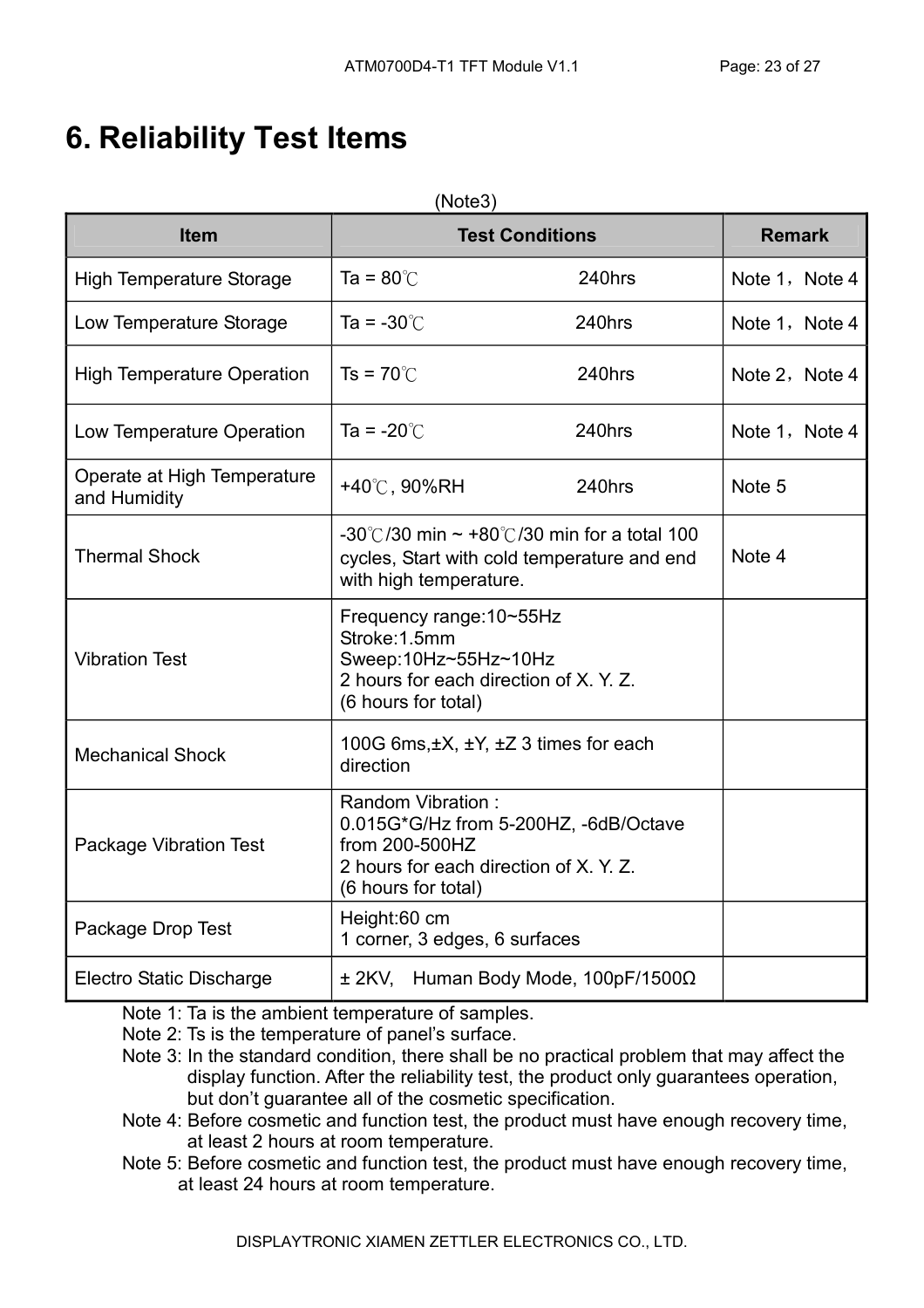# 7. General Precautions

## 7.1. Safety

Liquid crystal is poisonous. Do not put it in your mouth. If liquid crystal touches your skin or clothes, wash it off immediately by using soap and water.

### 7.2. Handling

1. The LCD panel is plate glass. Do not subject the panel to mechanical shock or to excessive force on its surface.

2. The polarizer attached to the display is easily damaged. Please handle it carefully to avoid scratch or other damages.

3. To avoid contamination on the display surface, do not touch the module surface with bare hands.

4. Keep a space so that the LCD panels do not touch other components.

5. Put cover board such as acrylic board on the surface of LCD panel to protect panel from damages.

6. Transparent electrodes may be disconnected if you use the LCD panel under environmental conditions where the condensation of dew occurs.

7. Do not leave module in direct sunlight to avoid malfunction of the ICs.

#### 7.3. Static Electricity

- 1. Be sure to ground module before turning on power or operating module.
- 2. Do not apply voltage which exceeds the absolute maximum rating value.

#### 7.4. Storage

- 1. Store the module in a dark room where must keep at  $25\pm10^{\circ}$  and 65%RH or less.
- 2. Do not store the module in surroundings containing organic solvent or corrosive

gas.

3. Store the module in an anti-electrostatic container or bag.

## 7.5. Cleaning

- 1. Do not wipe the polarizer with dry cloth. It might cause scratch.
- 2. Only use a soft sloth with IPA to wipe the polarizer, other chemicals might permanent damage to the polarizer.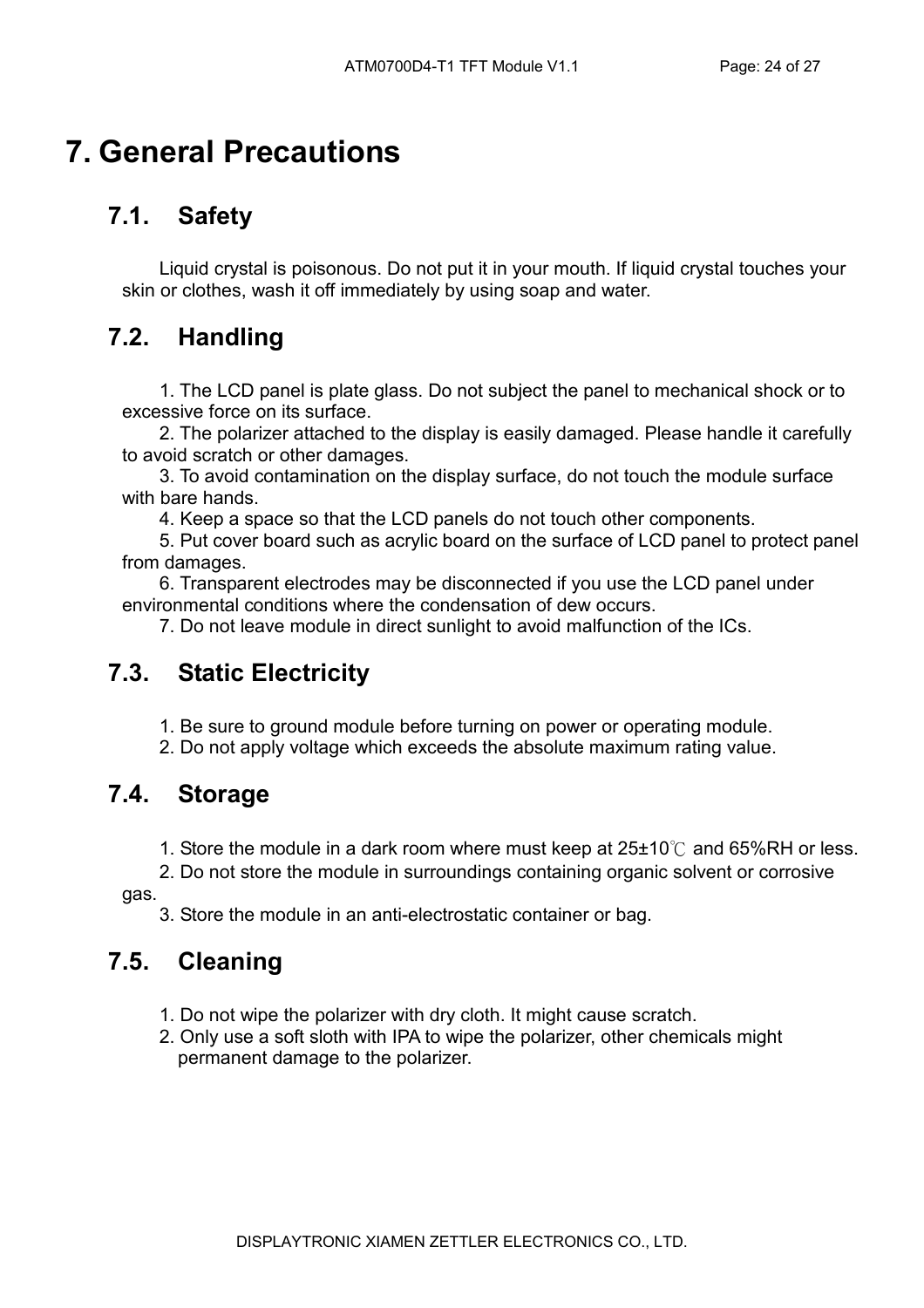# 8. Mechanical Drawing

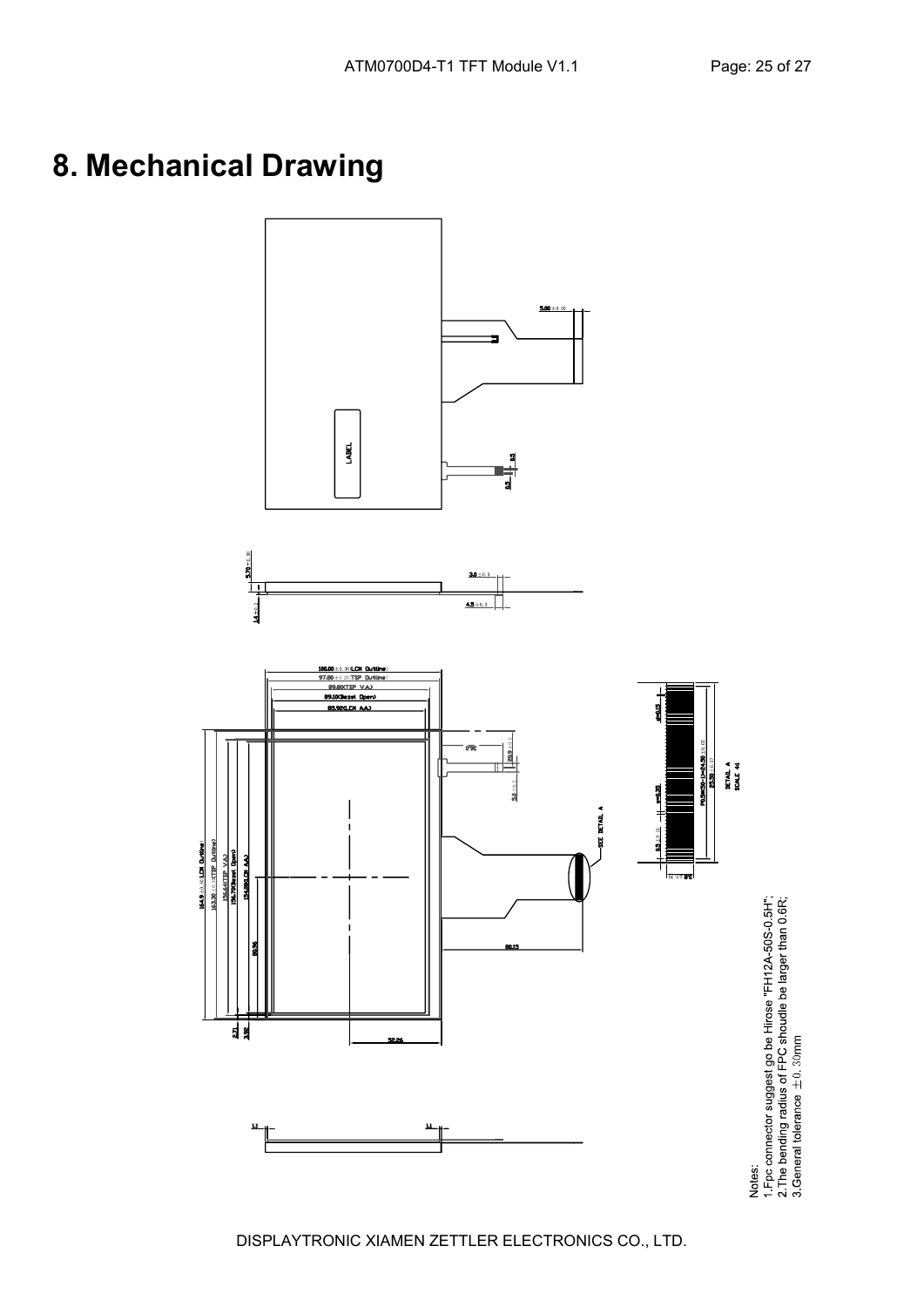# 9. Package Drawing

### 9.1 Packaging Material Table

| No.            | <b>Item</b>          | <b>Model</b><br>(Material)    | Dimensions(mm)                  | <b>Unit</b><br>Weight<br>(kg) | Quantity         | <b>Remark</b> |
|----------------|----------------------|-------------------------------|---------------------------------|-------------------------------|------------------|---------------|
| 1              | <b>LCM</b><br>Module | ATM0700D4-T1                  | $164.9 \times 100.0 \times 6.7$ | <b>TBD</b>                    | 50pcs            |               |
| 2              | Partition            | <b>BC Corrugated</b><br>paper | $512 \times 349 \times 226$     | 1.466                         | 1set             |               |
| $\mathbf{3}$   | Corrugated<br>Paper  | <b>B</b> Corrugated<br>paper  | $510 \times 350$                | 0.071                         | 4pcs             |               |
| $\overline{4}$ | Corrugated<br>Bar    | <b>B</b> Corrugated<br>paper  | $512 \times 11 \times 3$        | 0.046                         | 4pcs             |               |
| 5              | Dust-Proof<br>Bag    | <b>PE</b>                     | $700 \times 530$                | 0.048                         | 1 <sub>pcs</sub> |               |
| 6              | A/S Bag              | <b>PE</b>                     | $180 \times 133 \times 0.2$     | 0.002                         | 50pcs            |               |
| $\overline{7}$ | Carton               | Corrugated<br>paper           | $530 \times 355 \times 255$     | 1.100                         | 1 pcs            |               |
| 8              | Total weight         |                               | TBD                             |                               |                  |               |

## 9.2 Packaging Quantity

Total LCM quantity in Carton: No. of Partition 2 Rows  $\times$  quantity per Row 25 = 50